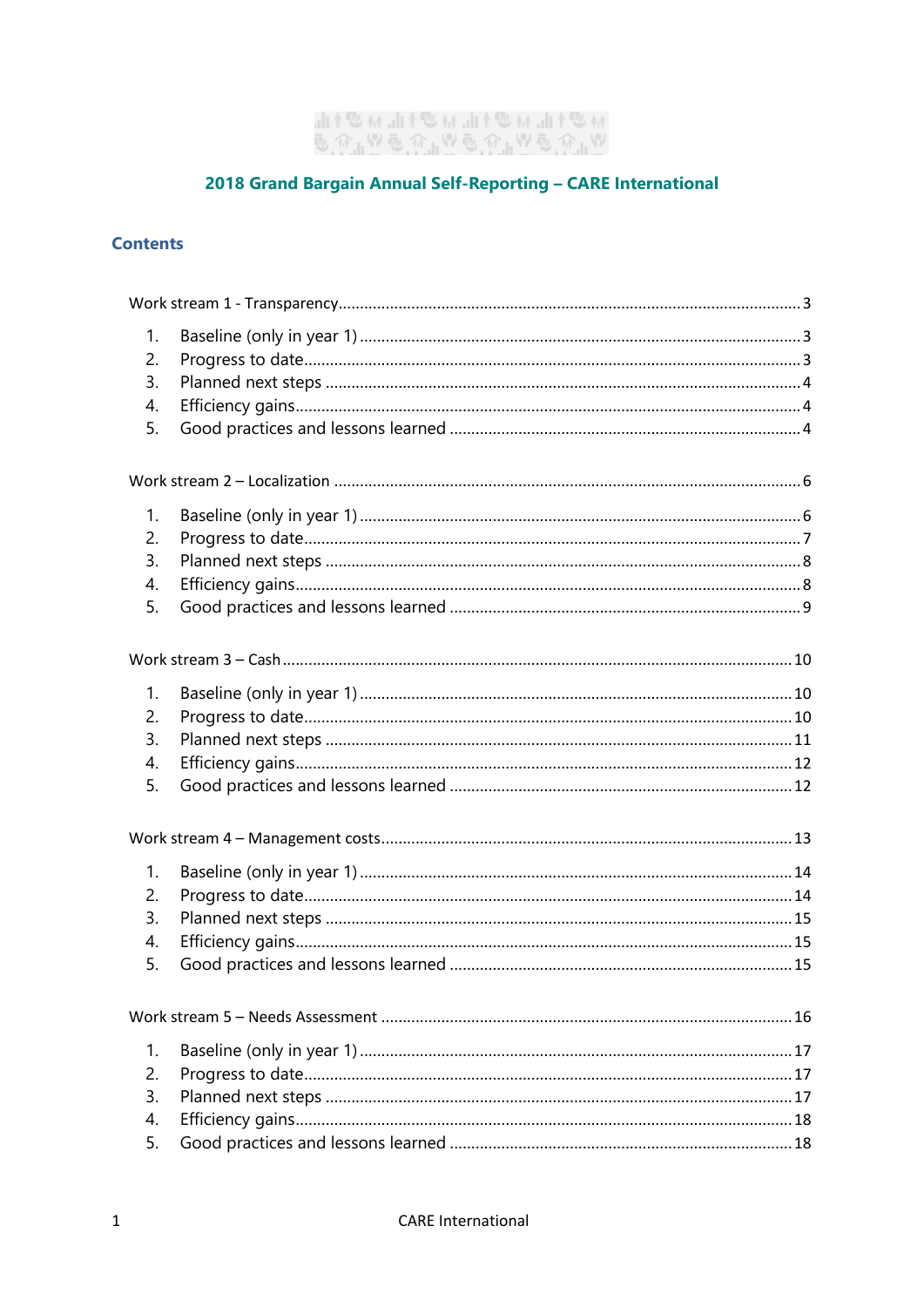| 1.             |  |  |  |
|----------------|--|--|--|
| 2.             |  |  |  |
| 3.             |  |  |  |
| 4.             |  |  |  |
| 5.             |  |  |  |
|                |  |  |  |
| 1.             |  |  |  |
| 2.             |  |  |  |
| 3.             |  |  |  |
| 4.             |  |  |  |
| 5.             |  |  |  |
|                |  |  |  |
| 1 <sub>1</sub> |  |  |  |
| 2.             |  |  |  |
| 3.             |  |  |  |
| 4.             |  |  |  |
| 5.             |  |  |  |
|                |  |  |  |
| 1.             |  |  |  |
| 2.             |  |  |  |
| 3.             |  |  |  |
| 4.             |  |  |  |
| 5.             |  |  |  |
|                |  |  |  |
| 1.             |  |  |  |
| 2.             |  |  |  |
| 3.             |  |  |  |
| 4.             |  |  |  |
| 5.             |  |  |  |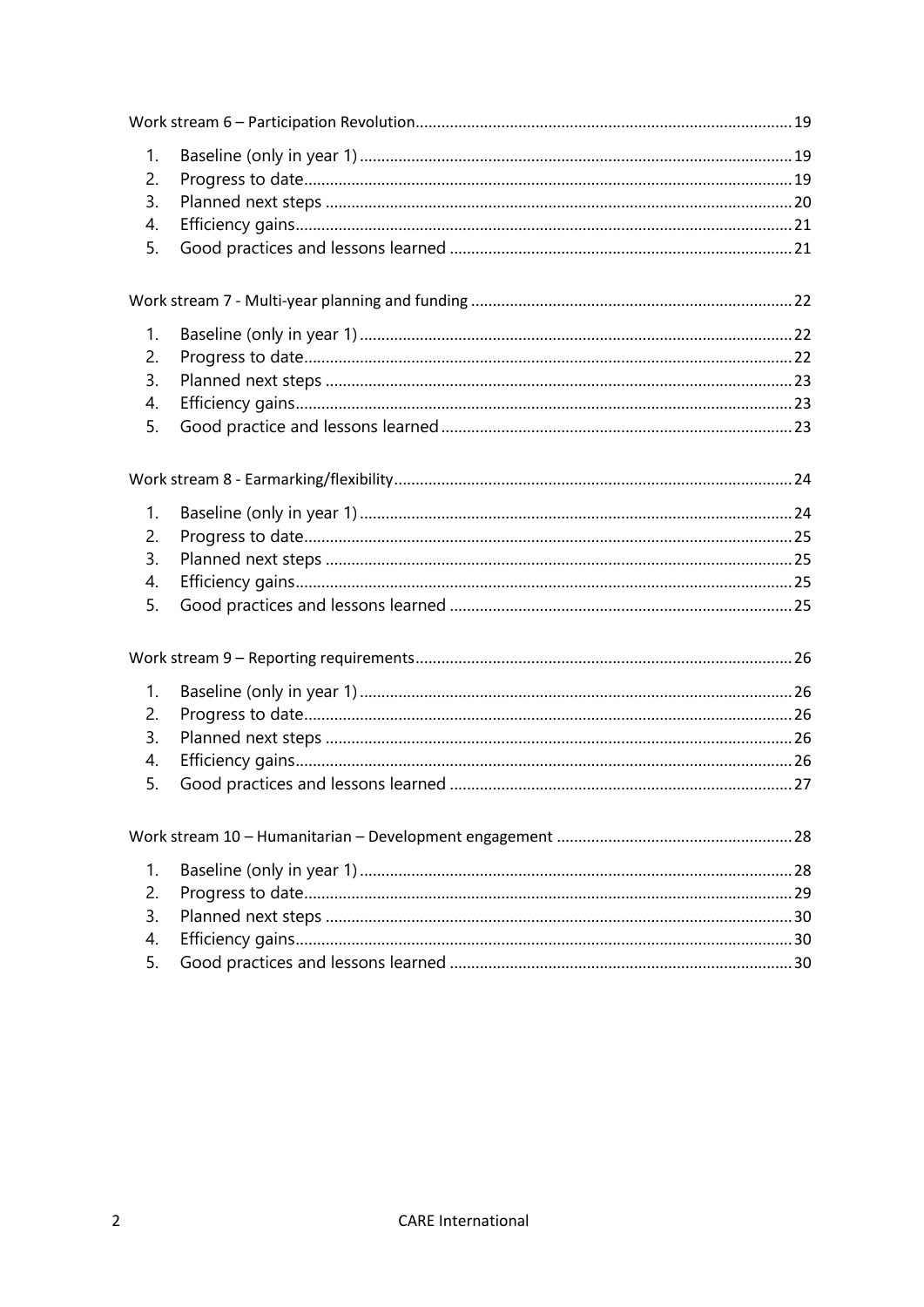# <span id="page-2-0"></span>**Work stream 1 - Transparency**

*Aid organisations and donors commit to:*

- 1. *Publish timely, transparent, harmonised and open high-quality data on humanitarian funding within two years of the World Humanitarian Summit in Istanbul. We consider IATI to provide a basis for the purpose of a common standard.*
- 2. *Make use of appropriate data analysis, explaining the distinctiveness of activities, organisations, environments and circumstances (for example, protection, conflict-zones).*
- 3. *Improve the digital platform and engage with the open-data standard community to help ensure:*
	- *accountability of donors and responders with open data for retrieval and analysis;*
	- improvements in decision-making, based upon the best possible information;
	- *a reduced workload over time as a result of donors accepting common standard data for some reporting purposes; and*
	- *traceability of donors' funding throughout the transaction chain as far as the final responders and, where feasible, affected people.*
- 4. *Support the capacity of all partners to access and publish data.*

**Transparency work stream co-conveners reporting request:** How will you use the data from IATI within your organization including, for example, for monitoring, reporting and visà-vis other Grand Bargain commitments?

## **1. Baseline (only in year 1)**

<span id="page-2-1"></span>Where did your organisation stand on the work stream and its commitments when the Grand Bargain was signed?

*CARE was not prioritising this workstream when we signed, but one CARE member (CARE UK) was reporting to the standard.*

# <span id="page-2-2"></span>**2. Progress to date**

Which concrete actions have you taken (both internally and in cooperation with other signatories) to implement the commitments of the work stream?

*Two CARE members, CARE UK and CARE Netherlands, currently report to IATI. CI UK has set up a Transparency Working Group in order to discuss various issues related to transparency and updates to the CARE UK Website, and held an assessment<sup>1</sup> of our performance during the reporting period. As a signatory of the Grand Bargain, CARE is reporting to IATI data standard 2.02.* 

**.** 

<sup>1</sup> *CARE International UK – Review of Publishing Requirements under the International Aid Transparency Initiative (IATI) Standard*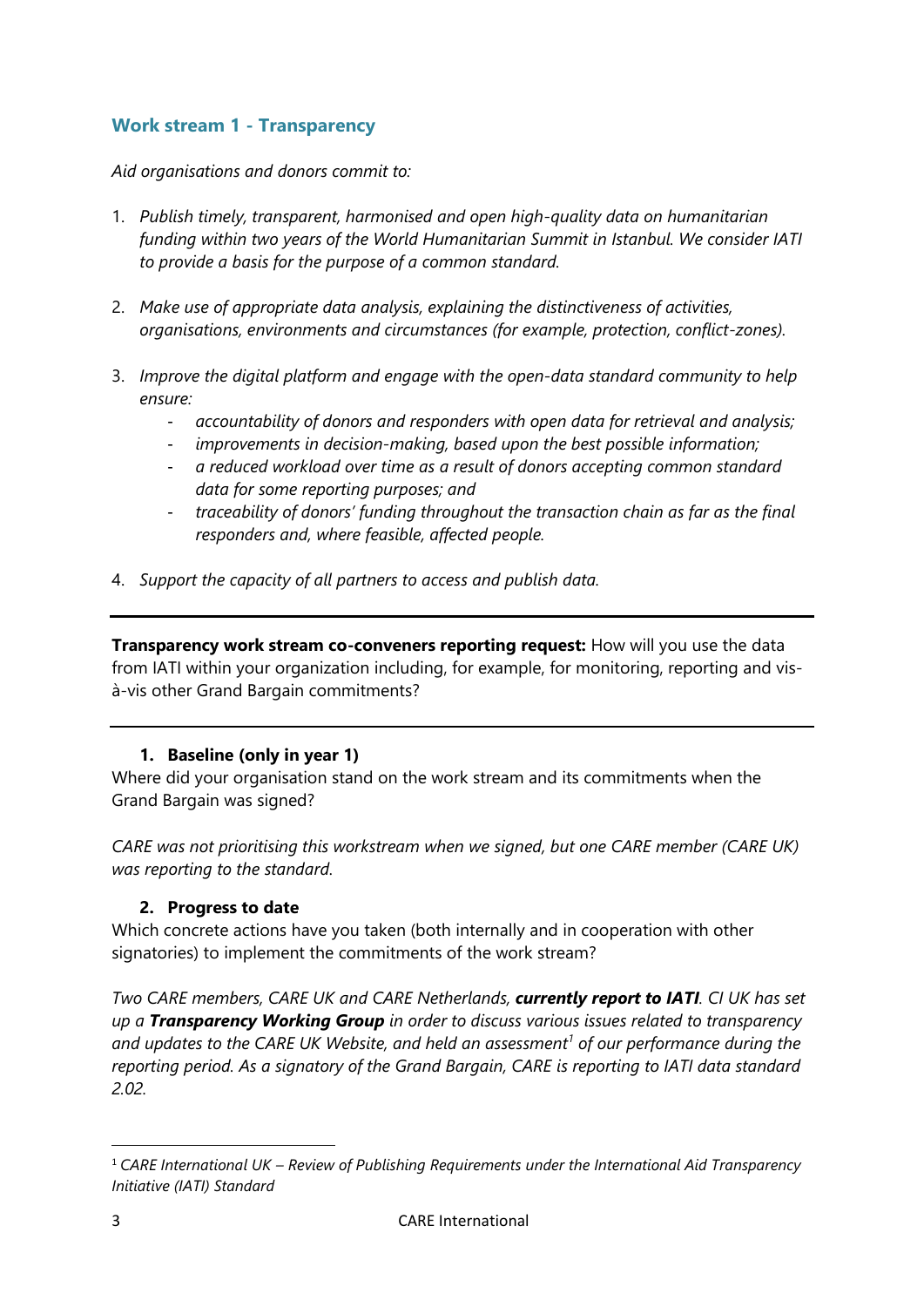*CARE updates its data on a quarterly basis, publishing data on projects that are already made available through an existing platform, the Program Information Database (PIDB), This has been combined in CARE UK with the introduction of a project management system (called Sigmah) to gather data which would be used in the publication. CARE does exclude some elements of data from publication in support of our risk management in volatile context countries.*

*In addition to our IATI reporting, CARE also provides public access to several of our tools, including our [gender tools,](http://gender.care2share.wikispaces.net/file/view/CARE+Gender+Marker+Learning+Paper+FINAL+271017.pdf/620419679/CARE%20Gender%20Marker%20Learning%20Paper%20FINAL%20271017.pdf) our [Advocacy Handbook](https://insights.careinternational.org.uk/publications/the-care-international-advocacy-handbook) and our [CARE emergency toolkit,](https://www.careemergencytoolkit.org/) allowing peers, host governments and others to hold us accountable for how we work. We also publish our performance in using them. In 2017 we published a [learning paper](http://gender.care2share.wikispaces.net/file/view/CARE+Gender+Marker+Learning+Paper+FINAL+271017.pdf/620419679/CARE%20Gender%20Marker%20Learning%20Paper%20FINAL%20271017.pdf) on our use of the CARE Gender Marker* 

## <span id="page-3-0"></span>**3. Planned next steps**

What are the specific next steps which you plan to undertake to implement the commitments (with a focus on the next 2 years)?

*We plan in 2018-19 to review what data is already available, with the aim of convert existing data to standardised formats. This will then make it easier for us to transfer data into IATI. Often, the information that CARE members are required to report on is recorded on various platforms, so preliminary work will need to be done to locate the activity data that the organisation is required to report on. Our program Impact Information Reporting System (PIIRS) supports us to do this* 

*We also plan in 2018-19 to have cross-confederation discussions as to what data should be excluded, particularly when working in high-risk areas or with vulnerable populations, so that exemptions are standardised. In addition, we are looking into the consequences of new EU regulations on data protection to adapt our internal systems accordingly.*

# <span id="page-3-1"></span>**4. Efficiency gains**

Please indicate, qualitatively, efficiency gains associated with implementation of GB commitments and how they have benefitted your organisation and beneficiaries.

*CARE has not identified efficiency gains associated with IATI. Indeed, moving to more transparent reporting requires considerable investment and additional work in the short to medium term, though we anticipate savings in the medium to long term***.**

# <span id="page-3-2"></span>**5. Good practices and lessons learned**

Which concrete action(s) have had the most success (both internally and in cooperation with other signatories) to implement the commitments of the work stream? And why?

*A key challenge for CARE is our confederated structure. This allows flexibility for different members across the global North and South, but makes uniform reporting to IATI a significant challenge. As a confederation, CARE is still looking at how to resource the investment needed to create an IATI data publishing process, and systems that can enable this, for all CARE members. This is likely to include a cross-CARE working group that consists of colleagues who have an overview/of projects, finance and results data.*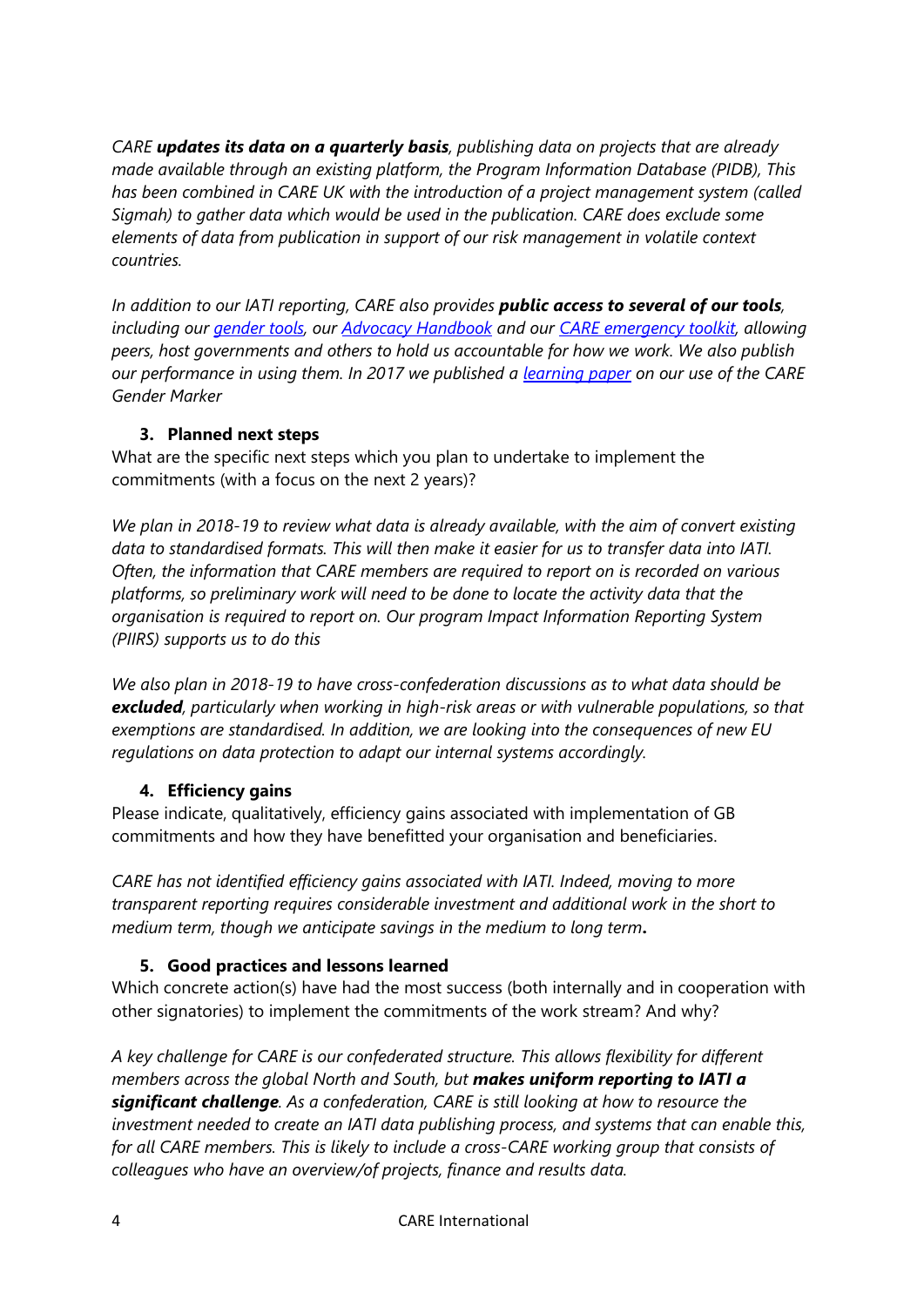*Key challenges we anticipate moving forward are the level of investment required across 18 CARE members and affiliates to ensure systems communicate and are able to automate reporting as much as possible. This is further complicated by different donor requirements (for example, the information required by the Dutch Ministry of Foreign Affairs is different from DFID requirements.)*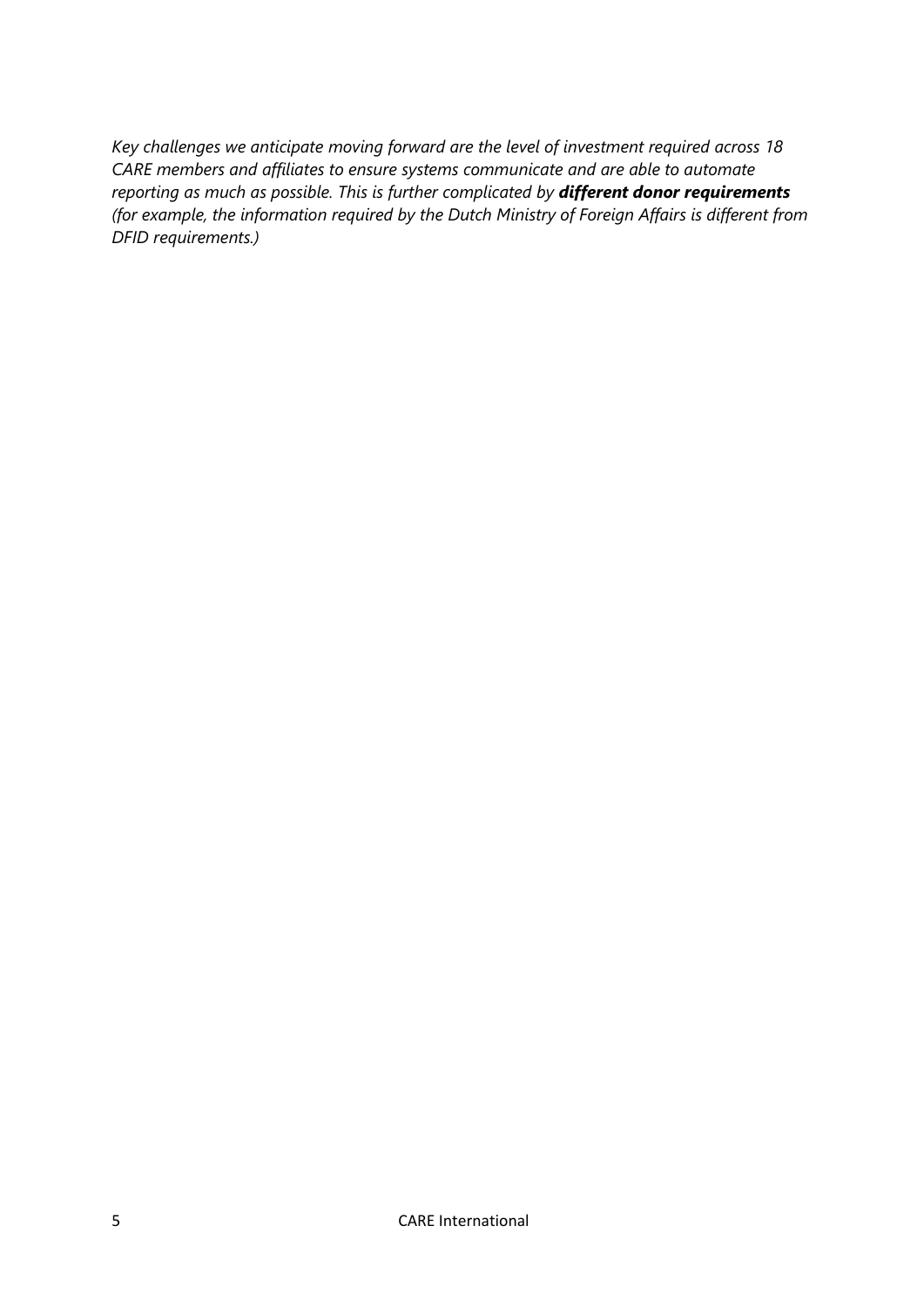# <span id="page-5-0"></span>**Work stream 2 – Localization**

*Aid organisations and donors commit to:*

- 1. *Increase and support multi-year investment in the institutional capacities of local and national responders, including preparedness, response and coordination capacities, especially in fragile contexts and where communities are vulnerable to armed conflicts, disasters, recurrent outbreaks and the effects of climate change. We should achieve this through collaboration with development partners and incorporate capacity strengthening in partnership agreements.*
- 2. *Understand better and work to remove or reduce barriers that prevent organisations and donors from partnering with local and national responders in order to lessen their administrative burden.*
- 3. *Support and complement national coordination mechanisms where they exist and include local and national responders in international coordination mechanisms as appropriate and in keeping with humanitarian principles.*
- 4. *Achieve by 2020 a global, aggregated target of at least 25 per cent of humanitarian funding to local and national responders as directly as possible to improve outcomes for affected people and reduce transactional costs.*
- 5. *Develop, with the Inter-Agency Standing Committee (IASC), and apply a 'localisation' marker to measure direct and indirect funding to local and national responders.*
- 6. *Make greater use of funding tools which increase and improve assistance delivered by local and national responders, such as UN-led country-based pooled funds (CBPF), IFRC Disaster Relief Emergency Fund (DREF) and NGO- led and other pooled funds.*

**Localisation work stream co-conveners reporting request:** What percentage of your humanitarian funding in 2017 was provided to local and national responders (a) directly (b) through pooled funds, or (c) through a single intermediary?<sup>2</sup>

# **1. Baseline (only in year 1)**

<span id="page-5-1"></span>Where did your organisation stand on the work stream and its commitments when the Grand Bargain was signed?

*The majority of CARE's humanitarian work is delivered with local/national partners. In addition, partnership is one of the key tenets of CARE's Humanitarian and Programme Strategies. However, there is still progress to be made internally to translate this commitment into action. In particular, more concerted effort is needed within the CARE Confederation to* 

1

<sup>&</sup>lt;sup>2</sup> The "Identified Categories for Tracking Aid Flows" document agreed through silence procedure [\(available here\)](https://interagencystandingcommittee.org/grand-bargain-hosted-iasc/documents/categories-tracking-funding-flows) provides relevant definitions. The detailed data collection form [\(available here\)](https://interagencystandingcommittee.org/grand-bargain-hosted-iasc/documents/localization-data-collection-form) may also assist you in responding to this question. Returning this form with your self report is optional, but encouraged.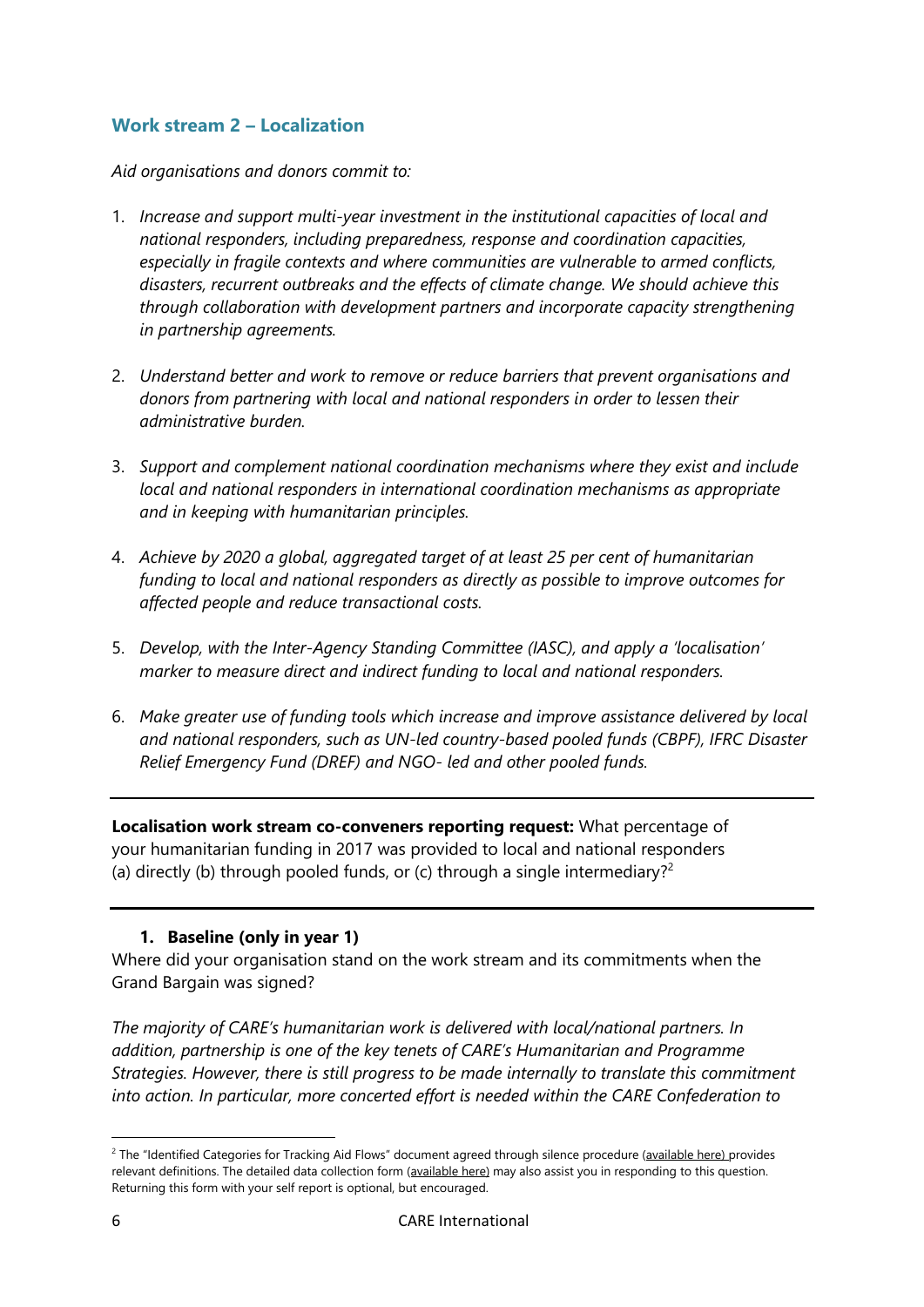*ensure that partnerships are more equal and strategic, with local partners taking a greater lead role and share of the resources.* 

*At the time the Grand Bargain was signed CARE had no data on the proportion of humanitarian funding it was delivering through local or other partners.* 

*CARE had recently signed up to the Charter4Change (www.charter4change.org) which outlines 8 commitments of INGOs to change the ways we work with and relate to national NGO partners, and was launched at the WHS Global Consultation in October 2015. The Charter4Change includes the following commitments which relate directly, and indeed are mirrored, in the Grand Bargain localisation commitments:* 

- *Increasing our transparency around resource transfers to southern-based national and local NGOs,*
- *Increasing direct funding to southern-based NGOs for humanitarian action, to 20% by May of 2018,*
- *Moving away from a sub-granting approach to more strategic partnerships with local actors,*
- *Ensure we don't undermine local capacity by recruiting national NGO staff during the first 6 months of an emergency and through the provision of robust organisational support and capacity strengthening including allocation of resources to partners for capacity building,*
- *Publishing the percentages of our humanitarian budget which goes directly to partners for humanitarian capacity building, by May 2018,*
- *Paying adequate administrative support.*

# <span id="page-6-0"></span>**2. Progress to date**

Which concrete actions have you taken (both internally and in cooperation with other signatories) to implement the commitments of the work stream?

*CARE has created a baseline for our humanitarian funding to partners, though due to our systems across the CARE confederation are unable to separate out donor and privately-raised funding. In FY 2017 CARE disbursed \$37.4m to our partners, out of an over 217.5m humanitarian income. This means that 17% of our humanitarian funding was provided to local and national responders. This was all direct from CARE to the partner, but we cannot currently track the full funding chain, so are unable to break this down between directly, through pooled funds, or through a single intermediary.*

*In 2017 CARE developed a clearly-defined [vision and rationale](http://partnership.care2share.wikispaces.net/file/detail/Public+-+CARE%27s+Localization+Framework.docx) for localizing aid, including a unique value proposition for the organization and a roadmap for change. This is in recognition that operational NGOs like CARE must adapt their business model and ways of working to deliver on localization.* 

*We produced action-research on local women's leadership in humanitarian action. Based on recent emergency responses, the research emphasizes the central role [of women as frontline](https://insights.careinternational.org.uk/publications/she-is-a-humanitarian)  [responders](https://insights.careinternational.org.uk/publications/she-is-a-humanitarian) and identifies [partnership practice that fosters gender-transformative response.](https://www.care-international.org/files/files/publications/Gender_and_Localizing_Aid_high_res.pdf)* 

*As part of the Missed Opportunities Consortium, we are piloting innovative partnership and locally-led approaches under the Accelerating Localization Project (2-year ECHO-funded),*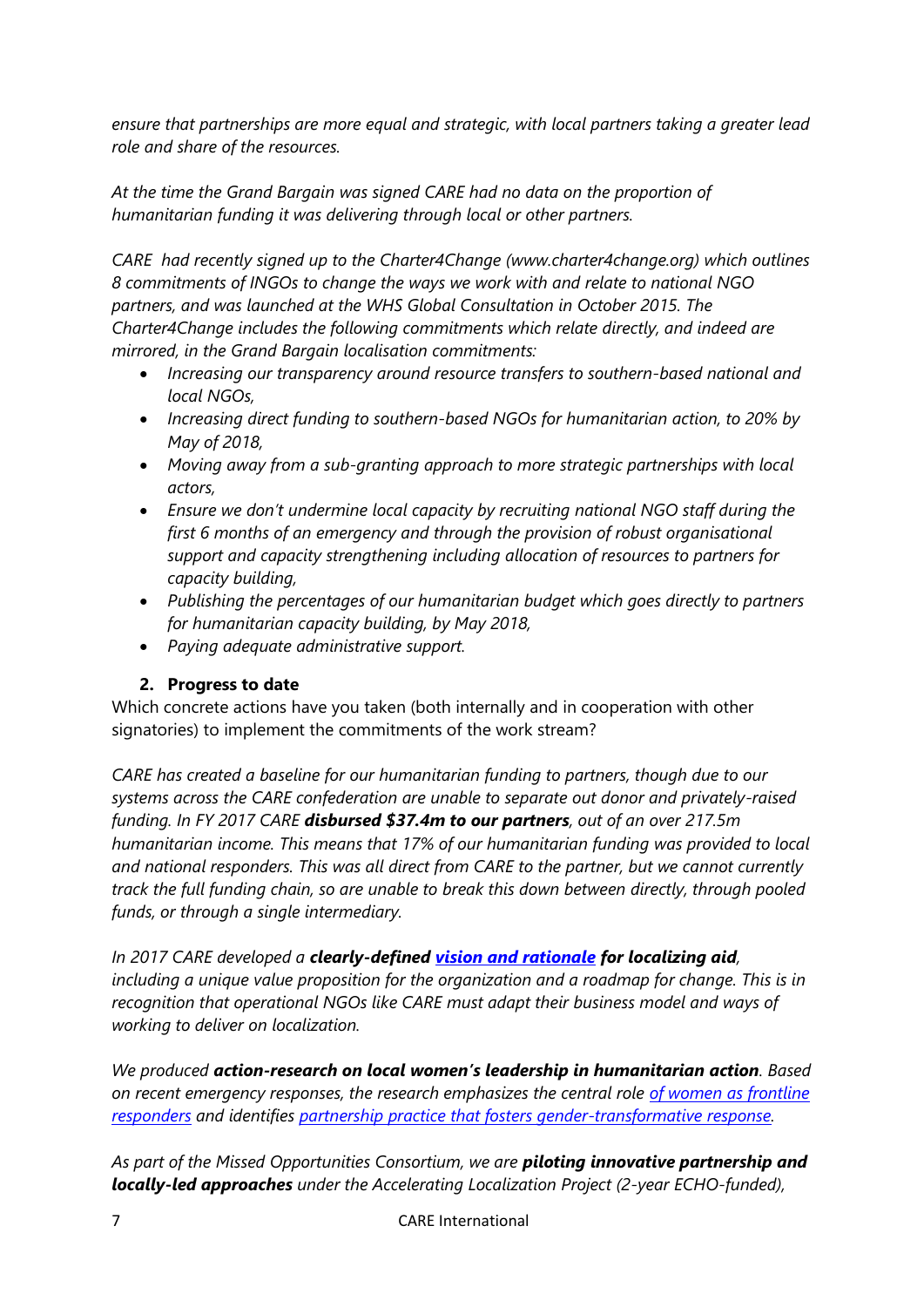*with CARE taking the lead in South Sudan. We are also implementing and documenting localized models for emergency preparedness response in the Philippines, the [Pacific region](https://www.care.org.au/wp-content/uploads/2016/10/Localisation-Case-Study-October-2016-13.10.pdf) and as part of the Syria response.* 

*We revised internal emergency tools and protocols to make them more fit-for-partnering and encourage joint/locally-led preparedness and response, including CARE's Emergency Preparedness Planning Guidelines, Emergency Toolkit and Emergency Response Fund guidelines. We developed a Humanitarian Partnership/Localization wiki to make research, tools and best practice more accessible to CARE staff and partners.* 

*We trained CARE staff to address localization/partnership considerations in their work, including our Rapid Response Team and country-based staff and partners (introducing training in remote partnering).* 

*We increased provision of support and advice to CARE members, country offices and partners for more effective partnerships; e.g. brokering a strategic partnership between CARE Australia and local partner Live and Learn in the Pacific, advising the Humanitarian Partnership Platform approach in the Philippines. Following up on research on how to work in a gender-transformative way in emergencies, we are also seeking to diversify partnerships in humanitarian response, whereby some partners would be selected primarily for their women's rights' focus rather than sector-specific humanitarian operations.*

*We supported civil society partners, particularly women's activists and humanitarians, to engage in global policy dialogue on humanitarian action and crisis resolution. In particular, we facilitated strong presence and voices from local civil society and women's leaders in the 2017 Brussels and 2016 London Conferences on Syria.* 

*We continue to engage closely with the Charter for Change (as member of the steering group) and the GB Localization workstream to contribute learning and influence systemic change.*

## <span id="page-7-0"></span>**3. Planned next steps**

What are the specific next steps which you plan to undertake to implement the commitments (with a focus on the next 2 years)?

*In 2018 and 2019, CARE plans to increase investment in joint disaster preparedness with partners and develop a cohesive approach to partner capacity strengthening CARE-wide. We also plan to remove internal barriers to localization by simplifying and harmonizing CARE systems, (including our sub-grant management system)*

*We will also finalize and implement a change process aimed at turning CARE into a 'fit-for partnering' agency at all levels – from leadership and strategies, to systems and processes, skills and support, and a partnering culture, and develop an internal tracking system to collect and report localization data as per agreed definitions.* 

## <span id="page-7-1"></span>**4. Efficiency gains**

Please indicate, qualitatively, efficiency gains associated with implementation of GB commitments and how they have benefitted your organisation and beneficiaries.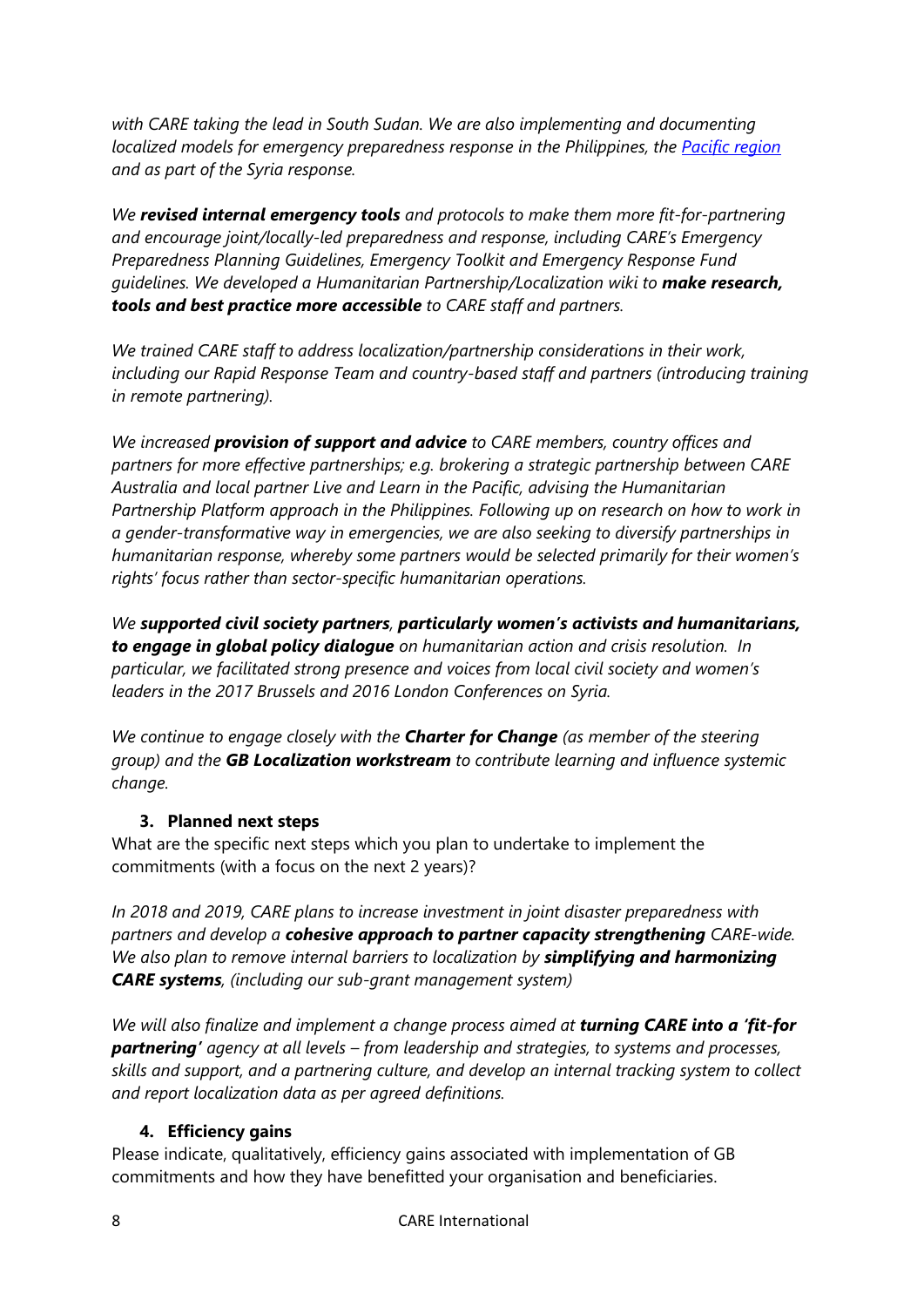*[For this report CARE will focus on the example of the Philippines where CARE established a Humanitarian Partnership Platform, with sustained investment in the humanitarian capacity of 20+ local partners and a fast response mechanism].* 

*CARE's role in the Philippines has evolved from delivering aid on the ground to positioning partners to prepare for and lead response. CARE is moving away from traditional towards higher-value roles: Platform convenor, Network Facilitator, Donor, Relationship/knowledge broker, Capacity builder, Surge provider. Similarly, CARE staff in country are moving away from project implementation into partner accompaniment and support roles.* 

*The Platform is starting to show faster response, increased coverage and access especially in remote/high risk areas, and locally-rooted and appropriate responses. It also shows enhanced preparedness and more robust local organizations. If CARE provides long-term accompaniment and support to partners, it also benefits from their ground presence, connections with communities/local government, technical expertise, and networks. This unleashes new value for all involved – CARE, partners and at-risk/affected communities. The Platform is proof that diversity, when strategically leveraged into a cohesive whole, allows international and local humanitarian actors to be more relevant and to multiply impact.*

## <span id="page-8-0"></span>**5. Good practices and lessons learned**

Which concrete action(s) have had the most success (both internally and in cooperation with other signatories) to implement the commitments of the work stream? And why?

## *CARE has identified three main lessons during 2017:*

- *i. It is essential to intentionally partner with women's organizations during preparedness by identifying local capacities in areas that empower women and girls, protect them against sexual exploitation and abuse and bring lasting gendertransformative change.*
- *ii. Removing internal disincentives to partner (such as cumbersome systems and requirements) leads to more effective and equitable partnerships.*
- *iii. Localizing aid requires a significant shift to the way operational INGOs like CARE deliver and fund humanitarian action. Organization-wide change requires strong leadership and is a long-term process.*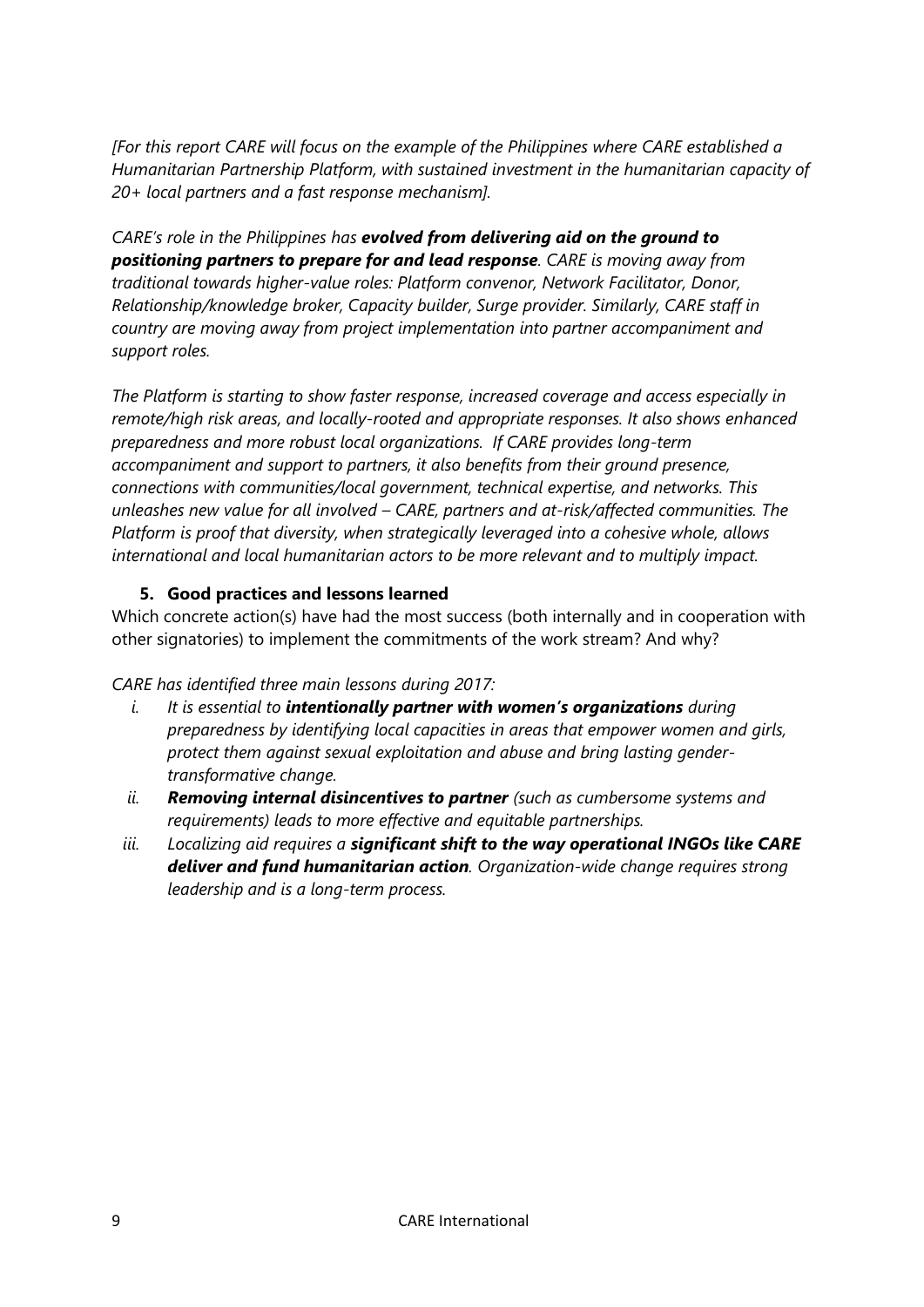# <span id="page-9-0"></span>**Work stream 3 – Cash**

*Aid organisations and donors commit to:*

- *1. Increase the routine use of cash alongside other tools, including in-kind assistance, service delivery (such as health and nutrition) and vouchers. Employ markers to measure increase and outcomes.*
- *2. Invest in new delivery models which can be increased in scale while identifying best practice and mitigating risks in each context. Employ markers to track their evolution.*
- *3. Build an evidence base to assess the costs, benefits, impacts, and risks of cash (including on protection) relative to in-kind assistance, service delivery interventions and vouchers, and combinations thereof.*
- *4. Collaborate, share information and develop standards and guidelines for cash programming in order to better understand its risks and benefits.*
- *5. Ensure that coordination, delivery, and monitoring and evaluation mechanisms are put in place for cash transfers.*
- *6. Aim to increase use of cash programming beyond current low levels, where appropriate. Some organisations and donors may wish to set targets.*

# **1. Baseline (only in year 1)**

<span id="page-9-1"></span>Where did your organisation stand on the work stream and its commitments when the Grand Bargain was signed?

*At the time the Grand Bargain was signed CARE was unable to monitor the proportion of our program delivered through cash, and had no overview of our cash programming capacity.*

## <span id="page-9-2"></span>**2. Progress to date**

Which concrete actions have you taken (both internally and in cooperation with other signatories) to implement the commitments of the work stream?

*CARE has now established a baseline for our cash based intervention (CBI) programming globally, CARE distributed an estimated \$224.3 million<sup>3</sup> and reached over two million individuals (over 376,000 households) through CBI programming in FY17. Of that cash programming almost \$164 million was humanitarian.*

*CARE has conducted detailed analysis of our CBIs, including type of program modalities and use of Financial Service Providers (FSPs). 44% of transfer activities were carried out via cash-inhand, 19% were paper vouchers, and 35% were e-transfers (utilizing mobile money, Automated Teller Machine [ATM] cards, Visa, or e-vouchers). The main FSPs we used included banks,* 

**.** 

<sup>&</sup>lt;sup>3</sup> Note that not all the cash distributed through CARE programs is reflected in CARE's internal budgets due to the use of Financial Service Providers which allows funds to reach program participants directly.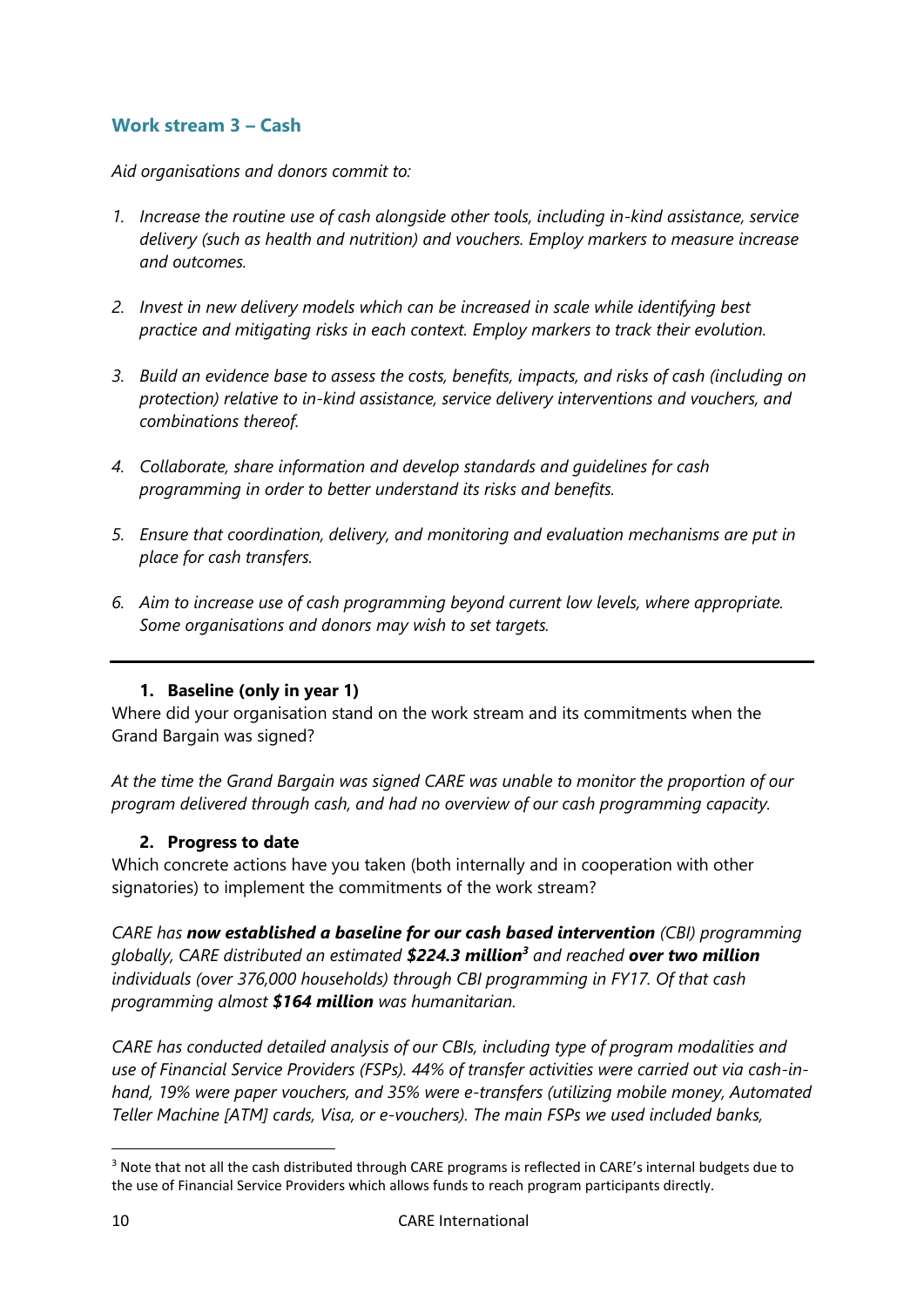*micro-finance institutions, or cooperatives (37% of programs), telecommunication companies (18%), hawalas or money dealers (10%), and 7% described as 'other.' Twenty-one percent of CBI did not utilize an FSP, as cash or vouchers were managed directly by CARE or its partners.*

*More than 20 different donors funded CARE's CBI during FY17. The most prominent funders of CBI projects were ECHO, Canada, DFID, Germany and the US. Of 57 CARE country programs, 30 (53%) implemented CBI during the specified period, with a total of 107 projects. Thirty percent of these projects had more than one activity utilizing CBI.*

*Of those projects that explicitly targeted by gender, 41% are expressly targeted to women, 25% to women and children, and 34% to men, women, boys, and girls.*

*CARE used Cash programming in both humanitarian and development programs, with the modality most used in humanitarian response with 73% of CBI programming, followed by development (16%) and recovery (10%). In terms of conditionality, 58% of transfers were unconditional, while 42% were conditional on the sectors associated with CARE's CBI. These, in order of majority, were food security, women's empowerment, economic development, agriculture and livelihoods, and multipurpose grants.*

*CARE has conducted substantial analysis, advocacy and policy work on Cash programming during 2017. We engaged extensively with ECHO's Cash policy process, with the intent to strategically influence wider cash policy that is likely to be based on ECHO guidelines.*

*In 2017 CARE was an active member of CALP's global and regional working groups as well as a member of CaLP's Technical Advisory Groups. We also maintained a Digital focus on CBI through our membership of NetHope and Better than Cash, and were a Cash subcluster/coordination working group member. Almost all CARE country offices are members of national-level cash coordination groups, with CARE is leading or co-leading in multiple locations including Zimbabwe, North-East, and North-West Syria) At a global level, CARE is an active member of the Global Shelter Cluster Cash Working Group, the Geneva-based Cash Working Group, the CCD executive committee (where we recently acted as a convener of the NGO-Private Sector Data Interoperability global event "Cash Innovation Challenge") and the Global Cash Advocacy Network: member of network led by CaLP*

# <span id="page-10-0"></span>**3. Planned next steps**

What are the specific next steps which you plan to undertake to implement the commitments (with a focus on the next 2 years)?

*CARE is currently developing a cash 'playbook' outlining CARE's vision on CBI programs, including what we see as success and the roadmap for how to get there. This is expected to be completed in 2018. We also plan to begin monitoring the proportion of our humanitarian program delivered through cash, using the baseline established in 2017. CARE will ensure that all projects with CBI have gender analysis from project conception, and CARE will perform a meta-analysis of CBI project gender analyses. In addition in 2018 CARE will make research on women's empowerment and gender in cash transfers part of learning agenda within CBI projects, and design more projects that use CBI explicitly to empower women and girls.*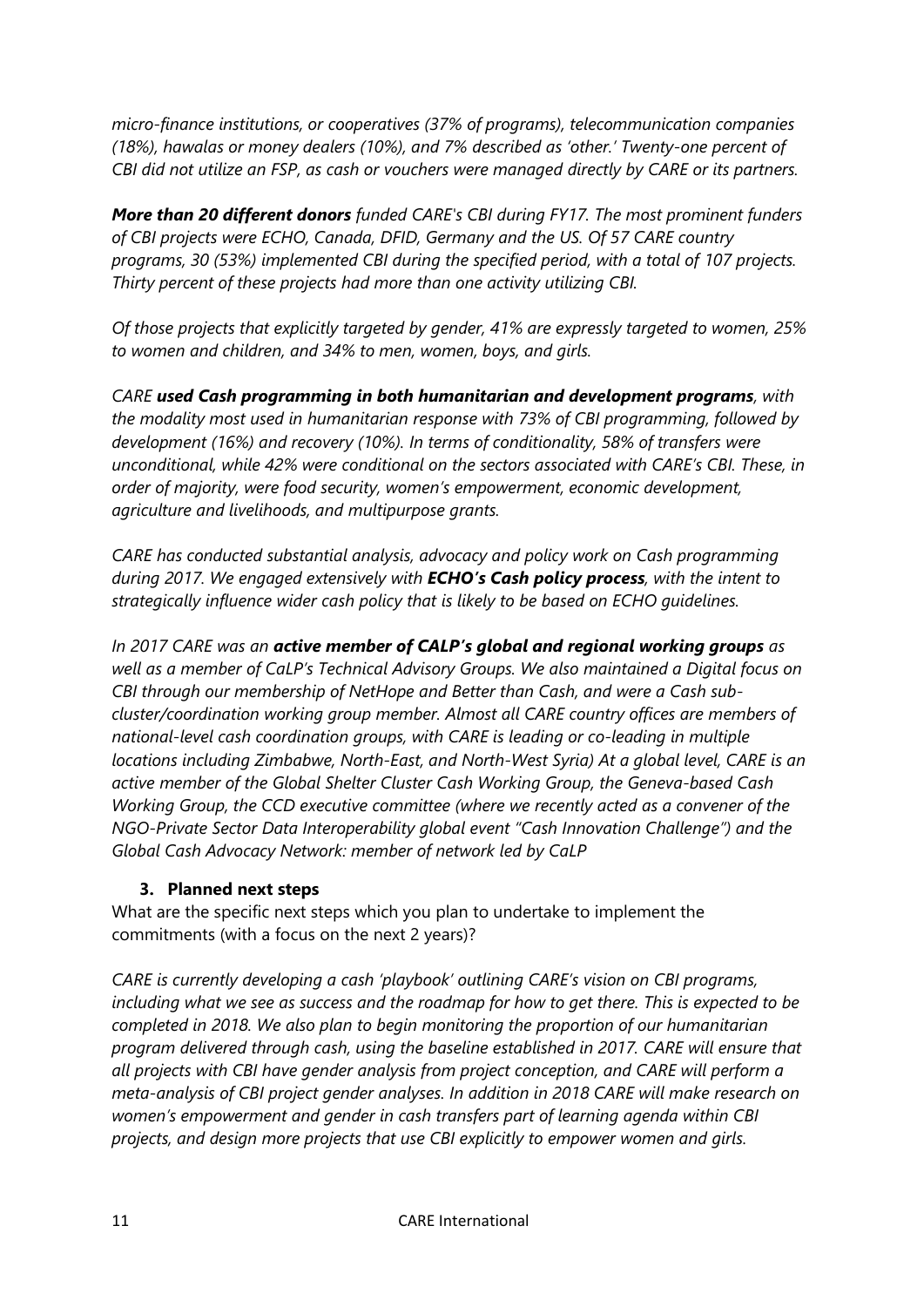*We will increase systematic take up of training opportunities to improve our cash capacity, as well as launch development of an internal data gathering and analysis system. We will also continue existing efforts to research, learn, and document best practice approaches to cash transfer programming, including multi-purpose cash and how it contributes to building disaster resilience, and how to do CTP during a financial liquidity crisis*

*And we will continue to remain engaged in the cash policy space.* 

# <span id="page-11-0"></span>**4. Efficiency gains**

Please indicate, qualitatively, efficiency gains associated with implementation of GB commitments and how they have benefitted your organisation and beneficiaries.

*External studies suggest that utilising CBI's allows substantial efficiency gains, however, we don't have comparable baselines on other programs to benchmark against. Doing cash effectively also requires substantial groundwork in terms of market mapping and analysis and openness to supporting program approaches, which limits efficiency gains but substantially enhances impact, particularly for women and girls.* 

# <span id="page-11-1"></span>**5. Good practices and lessons learned**

Which concrete action(s) have had the most success (both internally and in cooperation with other signatories) to implement the commitments of the work stream? And why?

*In terms of learning, CARE are working to expand the knowledge and research base of CTP in areas where there is a lack of evidence. In 2017 we published the following learning resources:*

*1) "*[Targeting vulnerable households for humanitarian cash transfers](https://reliefweb.int/report/zimbabwe/targeting-vulnerable-households-humanitarian-cash-transfers)*". This case study explores a participatory approach and lessons learned in targeting in a large scale CTP to reduce inclusion/exclusion errors, when 100% verification is too resource intensive. Published in December 2017*

*2) "*[The impact of cash transfers on resilience: A multi-country study](https://insights.careinternational.org.uk/publications/the-impact-of-cash-transfers-on-resilience-a-multi-country-study)*". The study assesses the contribution of cash transfer programmes towards all capacities that help build resilience – anticipatory, absorptive, adaptive and transformative. It concludes that cash can effect change on multiple levels, and makes recommendations to maximise resilience building in future cash transfer programming. Published August 2017*

*3) "*[Monitoring and evaluation of cash transfer programmes for resilience](https://reliefweb.int/report/zimbabwe/monitoring-and-evaluation-cash-transfer-programmes-resilience)*". This study, drawing on monitoring and evaluation data for CARE cash transfer programmes in three countries (Zimbabwe, Niger and Ethiopia), provides analysis and recommendations on how the impact of CTPs on resilience can be better measured. Published August 2017*

*4) CARE's position on ECHO's cash guidance (available upon request) was developed based on experience from many projects, including where ECHO is trialling cash delivery via a single partner (Turkey and Lebanon).*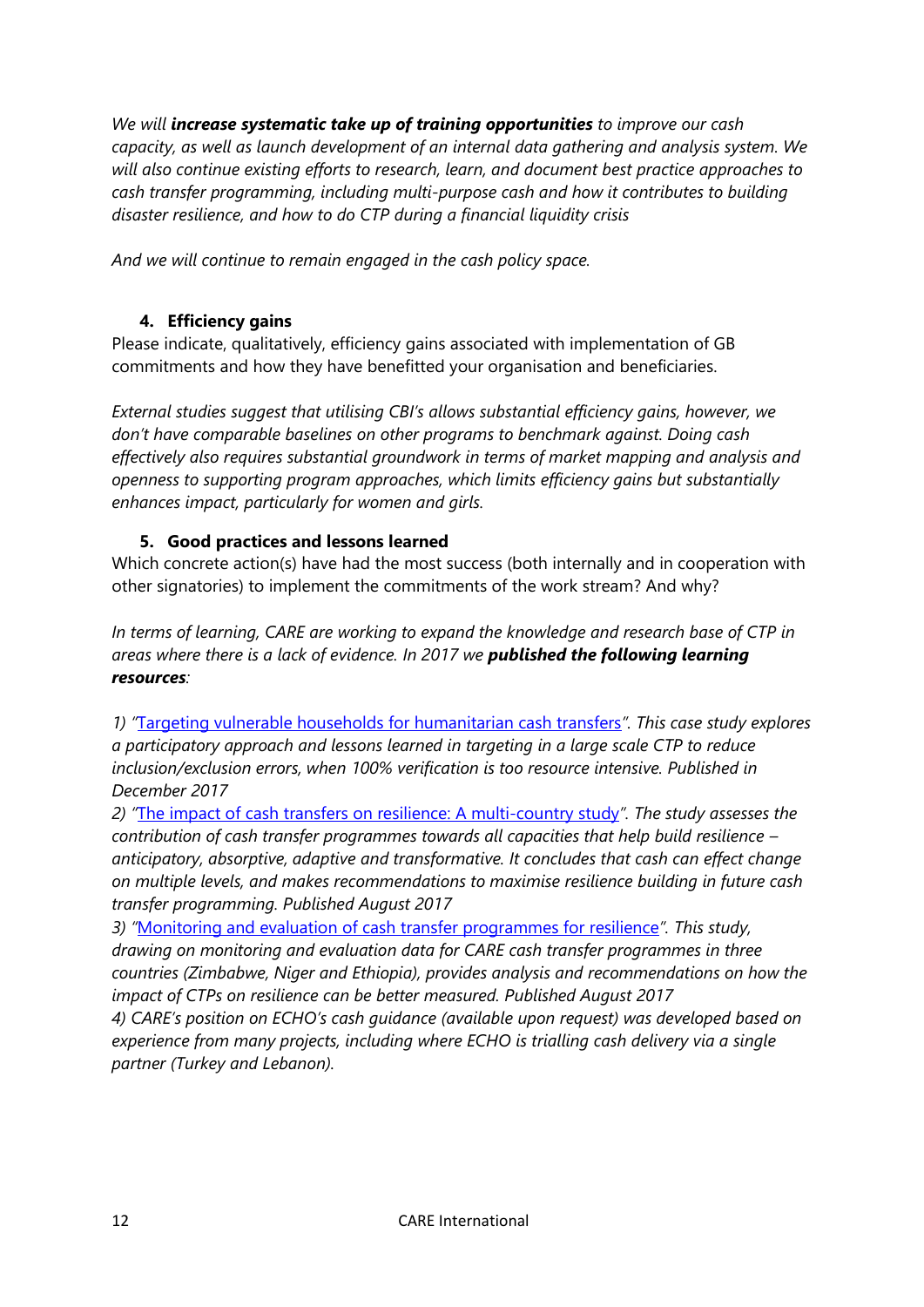## <span id="page-12-0"></span>**Work stream 4 – Management costs**

*Aid organisations and donors commit to:*

*1. Reduce the costs and measure the gained efficiencies of delivering assistance with technology (including green) and innovation. Aid organisations will provide the detailed steps to be taken by the end of 2017.*

*Examples where use of technology can be expanded:*

- *Mobile technology for needs assessments/post-distribution monitoring;*
- *Digital platforms and mobile devices for financial transactions;*
- *Communication with affected people via call centres and other feedback*
- *mechanisms such as SMS text messaging;*
- *Biometrics; and*
- *Sustainable energy.*
- *2. Harmonise partnership agreements and share partner assessment information as well as data about affected people, after data protection safeguards have been met by the end of 2017, in order to save time and avoid duplication in operations.*

*Aid organisations commit to:*

- *3. Provide transparent and comparable cost structures by the end of 2017. We acknowledge that operational management of the Grand Bargain signatories - the United Nations, International Organization for Migration (IOM), the Red Cross and Red Crescent Movement and the NGO sector may require different approaches.*
- *4. Reduce duplication of management and other costs through maximising efficiencies in procurement and logistics for commonly required goods and services. Shared procurement should leverage the comparative advantage of the aid organisations and promote innovation.*

*Suggested areas for initial focus:*

- *Transportation/Travel;*
- *Vehicles and fleet management;*
- *Insurance;*
- *Shipment tracking systems;*
- *Inter-agency/common procurement pipelines (non-food items, shelter, WASH,*
- *food);*
- *IT services and equipment;*
- *Commercial consultancies; and*
- *Common support services.*

*Donors commit to:*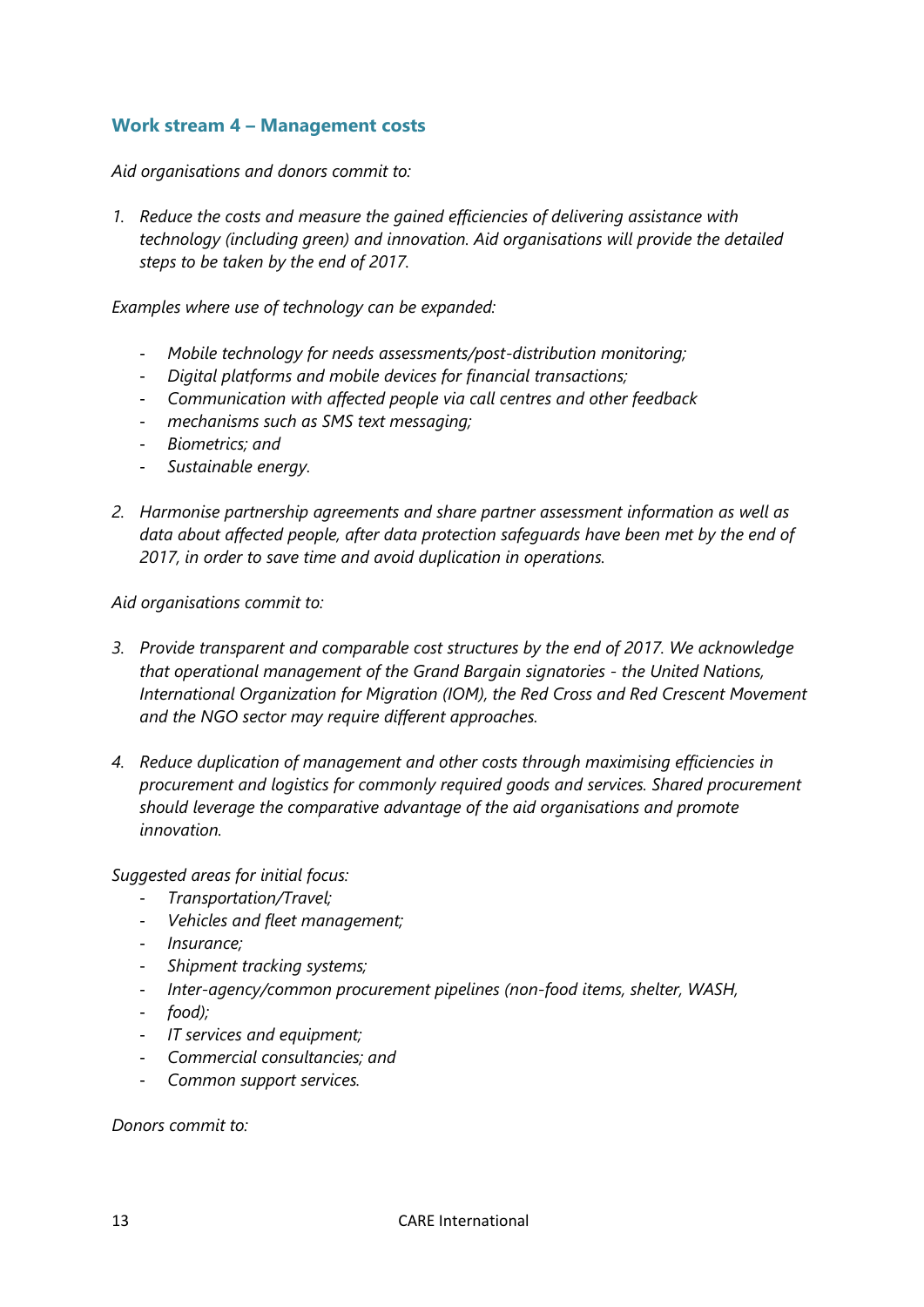*5. Make joint regular functional monitoring and performance reviews and reduce individual donor assessments, evaluations, verifications, risk management and oversight processes.*

**Management costs work stream co-conveners reporting request:** What steps have you taken to reduce the number of individual donor assessments (if a donor) or partner assessments (if an agency) you conduct on humanitarian partners?

## <span id="page-13-0"></span>**1. Baseline (only in year 1)**

Where did your organisation stand on the work stream and its commitments when the Grand Bargain was signed?

*CARE had no specific actions planned under the Management Costs work stream, beyond a continual commitment to delivering value for money for affected people and donors.*

## <span id="page-13-1"></span>**2. Progress to date**

Which concrete actions have you taken (both internally and in cooperation with other signatories) to implement the commitments of the work stream?

*Despite the limitations of overhead ratios and other approaches to measure management costs, CARE generally performs well in comparisons of Management costs. For example, in the most recent rankings CARE received an A+ rating from [Charity Watch](https://www.charitywatch.org/ratings-and-metrics/care-usa/396) and has an improving score in [Charity Navigator ratings](https://www.charitynavigator.org/index.cfm?bay=search.summary&orgid=3568) in the US, and a rapidly improving rating according to Charity Intelligence [Canada.](https://www.charityintelligence.ca/charity-details/183-care-canada)* 

*CARE has supported the ICVA-led [less paper more aid](http://lesspapermoreaid.org/) initiative both financially and in policy terms, and has engaged in policy work with donors, both directly and with ICVA and VOICE (FPA Watch Group). As part of our drive to become more fit-for-partnering, CARE is seeking to reduce the partner capacity assessments required, and has actively consulted partners and donors over 2017.* 

*As part of our drive to become more fit-for-partnering, CARE is seeking to simplify and harmonize CARE-wide our partner capacity assessment template and partnership agreements and we have actively consulted partners and donors over 2017. As a principle, we agree that we will never ask more of our partners than donors ask of us.*

*CARE makes substantial use of mobile money technology as outlined under work stream 3 above, and increasingly communicates with affected people via call centres and other feedback mechanisms such as SMS text messaging, notably in Syria. We are also increasingly using mobile technology for needs assessments/post-distribution monitoring, which reduces the time and cost of data entry, and using an interagency platform, [KoBo Toolbox](http://www.kobotoolbox.org/) for needs assessment, which allows more effective gathering and sharing of data across the humanitarian ecosystem*

*CARE has also invested in improving our supply chain management, and in 2017 continued a program of workshops at regional and country level to improve the efficiency and effectiveness of our procurement processes.*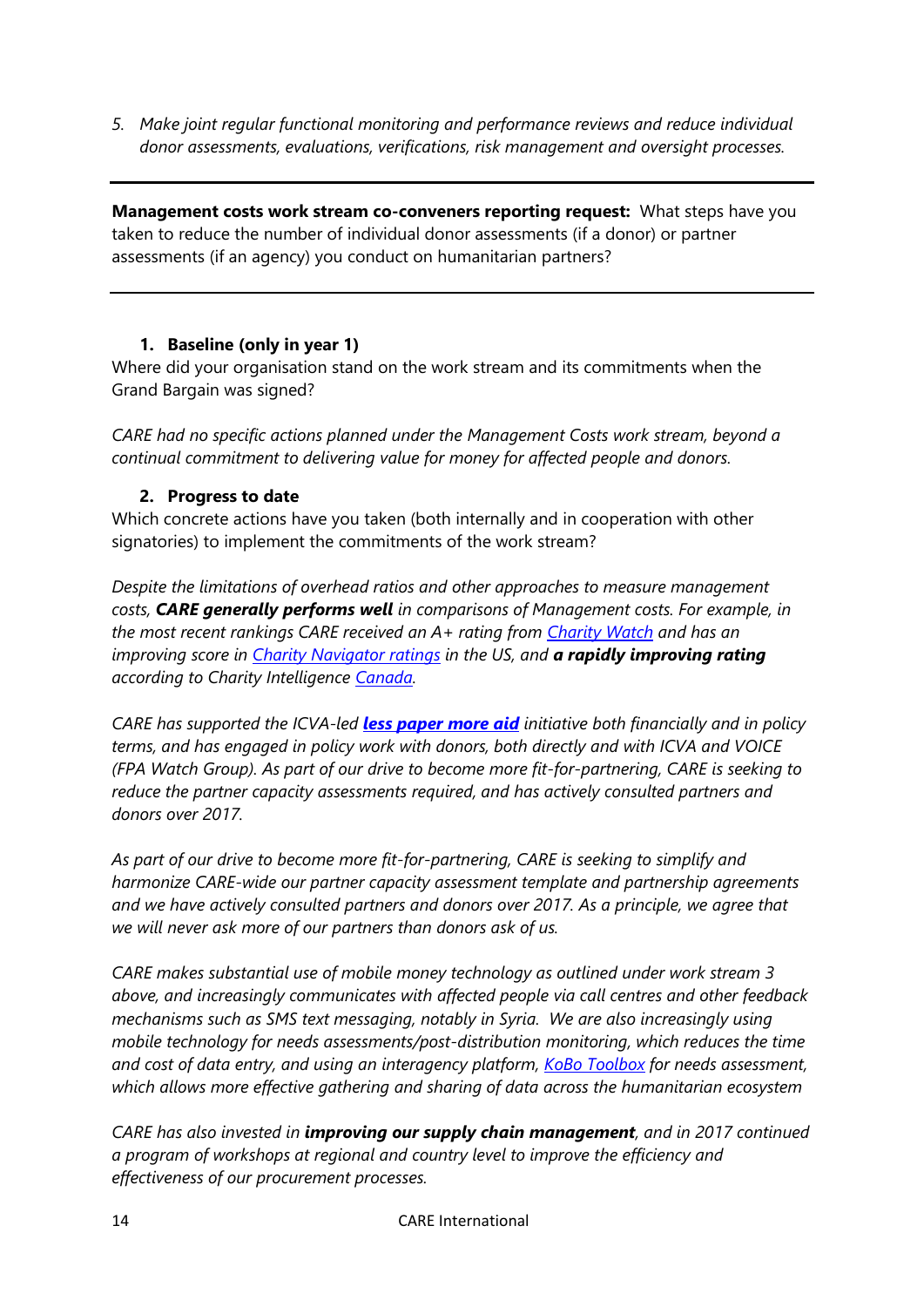## **3. Planned next steps**

<span id="page-14-0"></span>What are the specific next steps which you plan to undertake to implement the commitments (with a focus on the next 2 years)?

*CARE has no specific additional activities planned under this workstream, but will continue to monitor and improve our cost effectiveness as part of our wider efforts.* 

## <span id="page-14-1"></span>**4. Efficiency gains**

Please indicate, qualitatively, efficiency gains associated with implementation of GB commitments and how they have benefitted your organisation and beneficiaries.

#### <span id="page-14-2"></span>*Nothing to report.*

## **5. Good practices and lessons learned**

Which concrete action(s) have had the most success (both internally and in cooperation with other signatories) to implement the commitments of the work stream? And why?

*CARE has conducted trainings on using online platforms for the handling of complaints, and would be happy to share materials on request.*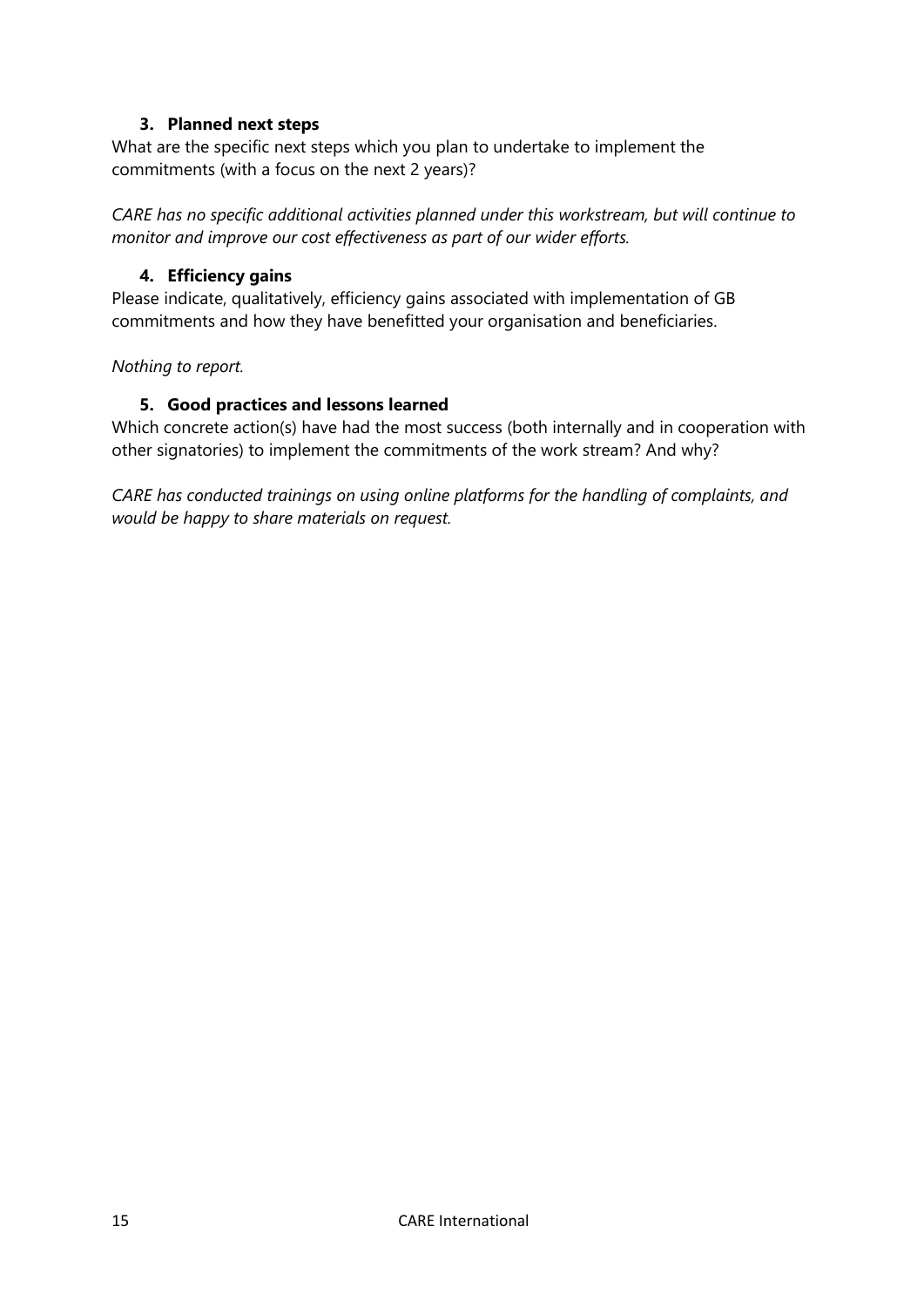## <span id="page-15-0"></span>**Work stream 5 – Needs Assessment**

*Aid organisations and donors commit to*:

- *1. Provide a single, comprehensive, cross-sectoral, methodologically sound and impartial overall assessment of needs for each crisis to inform strategic decisions on how to respond and fund thereby reducing the number of assessments and appeals produced by individual organisations.*
- *2. Coordinate and streamline data collection to ensure compatibility, quality and comparability and minimising intrusion into the lives of affected people. Conduct the overall assessment in a transparent, collaborative process led by the Humanitarian Coordinator/Resident Coordinator with full involvement of the Humanitarian Country Team and the clusters/sectors and in the case of sudden onset disasters, where possible, by the government. Ensure sector-specific assessments for operational planning are undertaken under the umbrella of a coordinated plan of assessments at inter-cluster/sector level.*
- *3. Share needs assessment data in a timely manner, with the appropriate mitigation of protection and privacy risks. Jointly decide on assumptions and analytical methods used for projections and estimates.*
- *4. Dedicate resources and involve independent specialists within the clusters to strengthen data collection and analysis in a fully transparent, collaborative process, which includes a brief summary of the methodological and analytical limitations of the assessment.*
- *5. Prioritise humanitarian response across sectors based on evidence established by the analysis. As part of the IASC Humanitarian Response Plan process on the ground, it is the responsibility of the empowered Humanitarian Coordinator/Resident Coordinator to ensure the development of the prioritised, evidence-based response plans.*
- *6. Commission independent reviews and evaluations of the quality of needs assessment findings and their use in prioritisation to strengthen the confidence of all stakeholders in the needs assessment.*
- *7. Conduct risk and vulnerability analysis with development partners and local authorities, in adherence to humanitarian principles, to ensure the alignment of humanitarian and development programming.*

**Needs assessment work stream co-conveners reporting request:** What hurdles, if any, might be addressed to allow for more effective implementation of the GB commitment?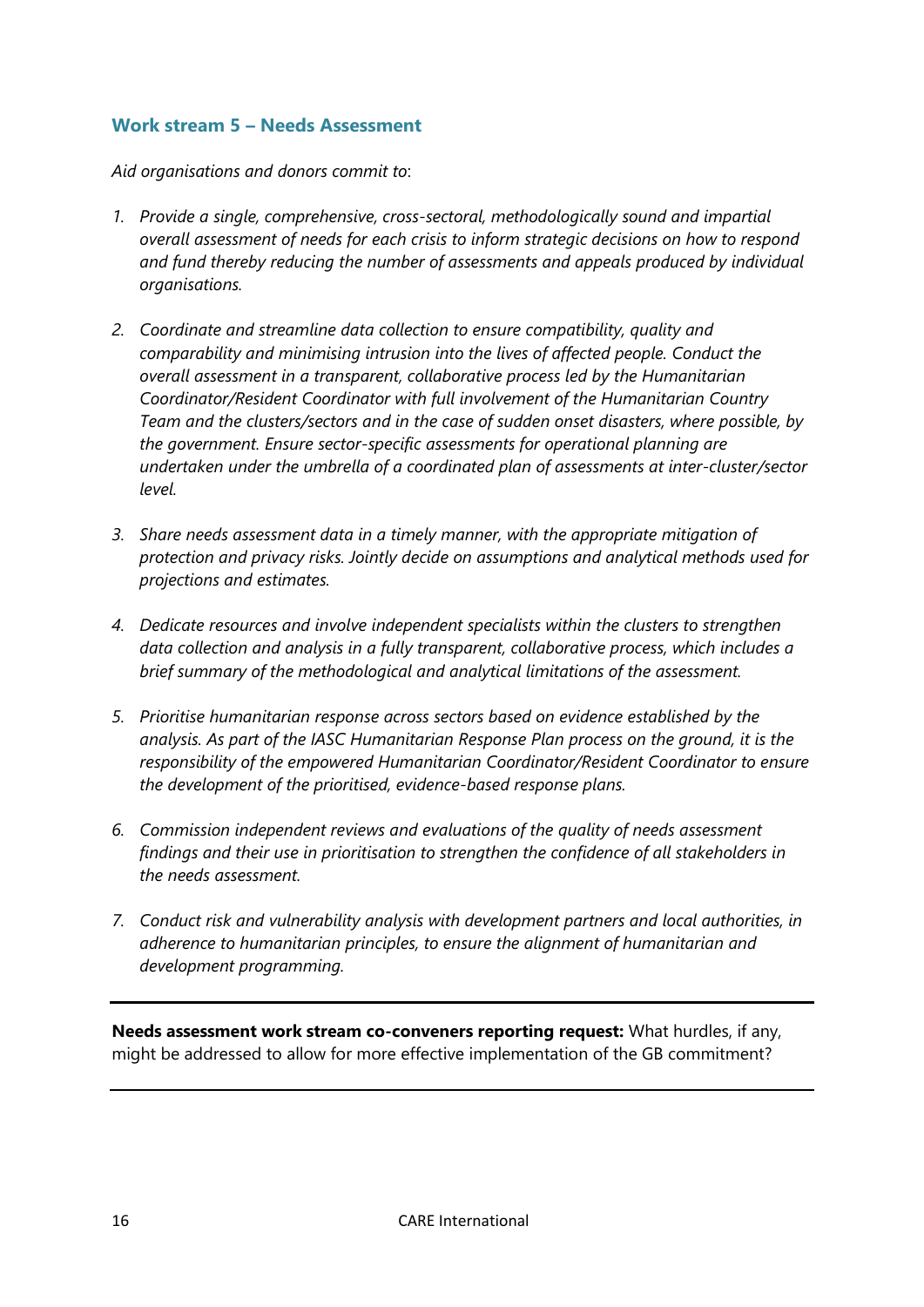## **1. Baseline (only in year 1)**

<span id="page-16-0"></span>Where did your organisation stand on the work stream and its commitments when the Grand Bargain was signed?

*CARE had no specific actions planned under the Needs Assessment work stream, but in multiple countries was already engaged in Joint Needs Assessments and has a long-standing commitment to coordinated needs assessment and analysis.* 

## <span id="page-16-1"></span>**2. Progress to date**

Which concrete actions have you taken (both internally and in cooperation with other signatories) to implement the commitments of the work stream?

*CARE country programs continue to coordinate with peers within their contexts. CARE represents the wider NGO community on an estimated 25 Humanitarian Country Teams, and in that role engages with coordinated needs assessments. In specific locations, such as Bangladesh, CARE is part of more closely coordinated joint Needs Assessment initiatives, and as a significant player in food security, CARE also engages in Integrated Phase Classification (IPC) assessment. CARE uses mobile platforms such as [KoBo Toolbox](http://www.kobotoolbox.org/) to ensure data is transferrable and is captured in field locations, increasing accuracy and reducing costs and delays during data entry.* 

*CARE has led best practice in [Rapid Gender Analysis](http://gender.care2share.wikispaces.net/CARE+Rapid+Gender+Analysis+Toolkit) and the use of gender in briefs to ensure that both needs assessment, analysis and subsequent planning is gendered.* 

*On the global policy level CARE increased our engagement with the Needs Assessment work stream, closely liaising with ACAPs and REACH and attending the needs assessment workshop in June 2017, convening a number of NGO calls and meetings on the workstream to ensure at least some level of direct NGO representation in policy discussions. CARE also raised a number of policy concerns with the workplan for the workstream, most notably the objectives of engaging affected states and donors more closely with needs assessment, which we consider to pose risks to humanitarian independence in several contexts.*

*CARE has been regularly represented in the Humanitarian Program Cycle informal working group in Geneva, representing (along with InterAction) the wider NGO community.*

## <span id="page-16-2"></span>**3. Planned next steps**

What are the specific next steps which you plan to undertake to implement the commitments (with a focus on the next 2 years)?

*At the country level, CARE will continue to engage with coordinated needs assessment and analysis in all countries where we deliver a humanitarian program. We will continue our engagement at HCT level, and with our HCT representatives where we don't play this role.* 

*On the policy level, CARE plans to stay engaged with the workstream as much as our limited resources allow.*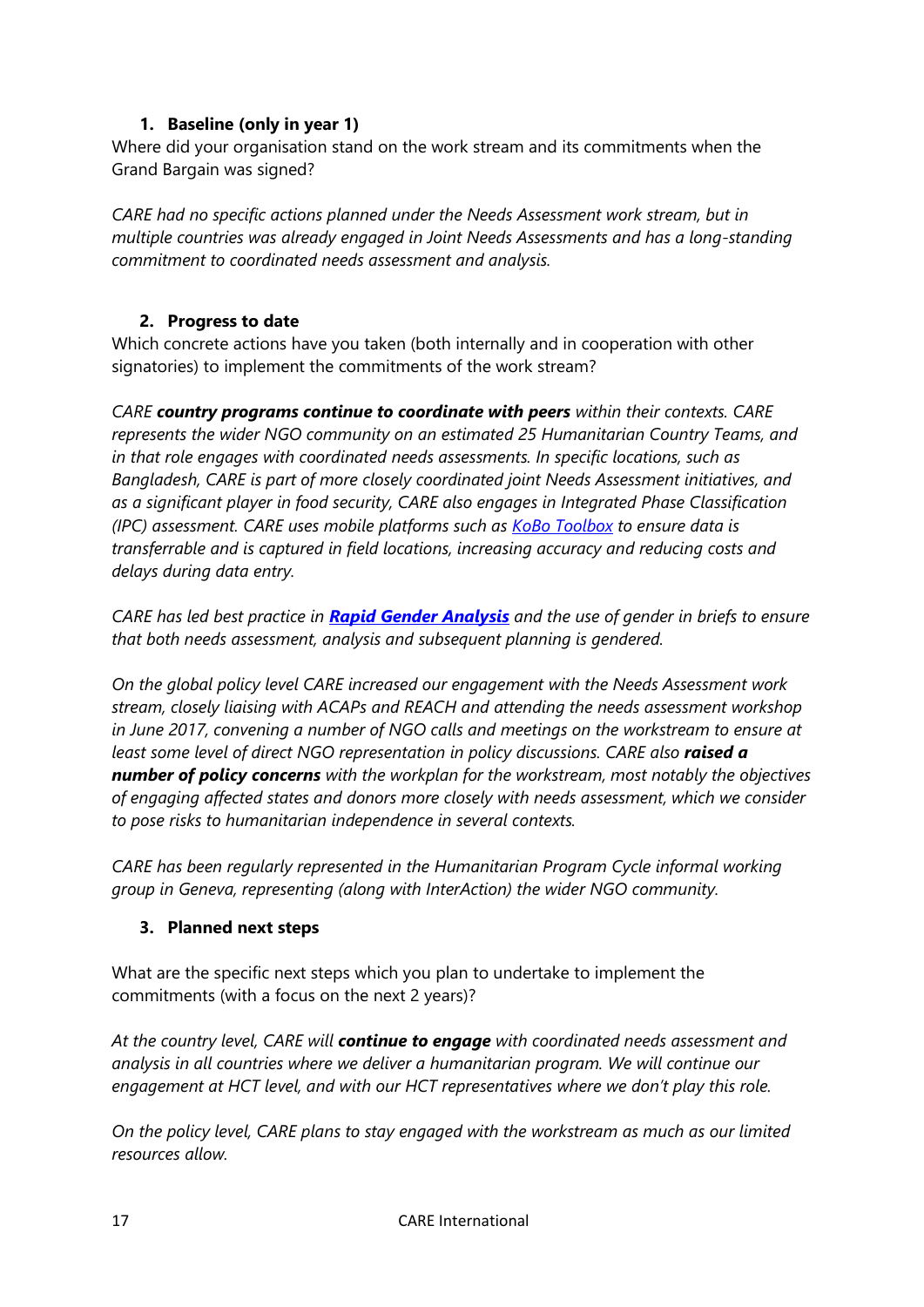## **4. Efficiency gains**

<span id="page-17-0"></span>Please indicate, qualitatively, efficiency gains associated with implementation of GB commitments and how they have benefitted your organisation and beneficiaries.

*CARE has significant policy concerns around efforts to realise efficiency gains through joint needs assessment, particularly in challenging contexts where humanitarian independence is critical and multiple needs assessments may be essential to maintain independence and space for dissent, particularly when political and military actors may wish to control information on humanitarian needs.* 

## **5. Good practices and lessons learned**

<span id="page-17-1"></span>Which concrete action(s) have had the most success (both internally and in cooperation with other agencies) to implement the commitments of the work stream? And why?

*CARE has not identified specific good practice to share in this Work Stream.*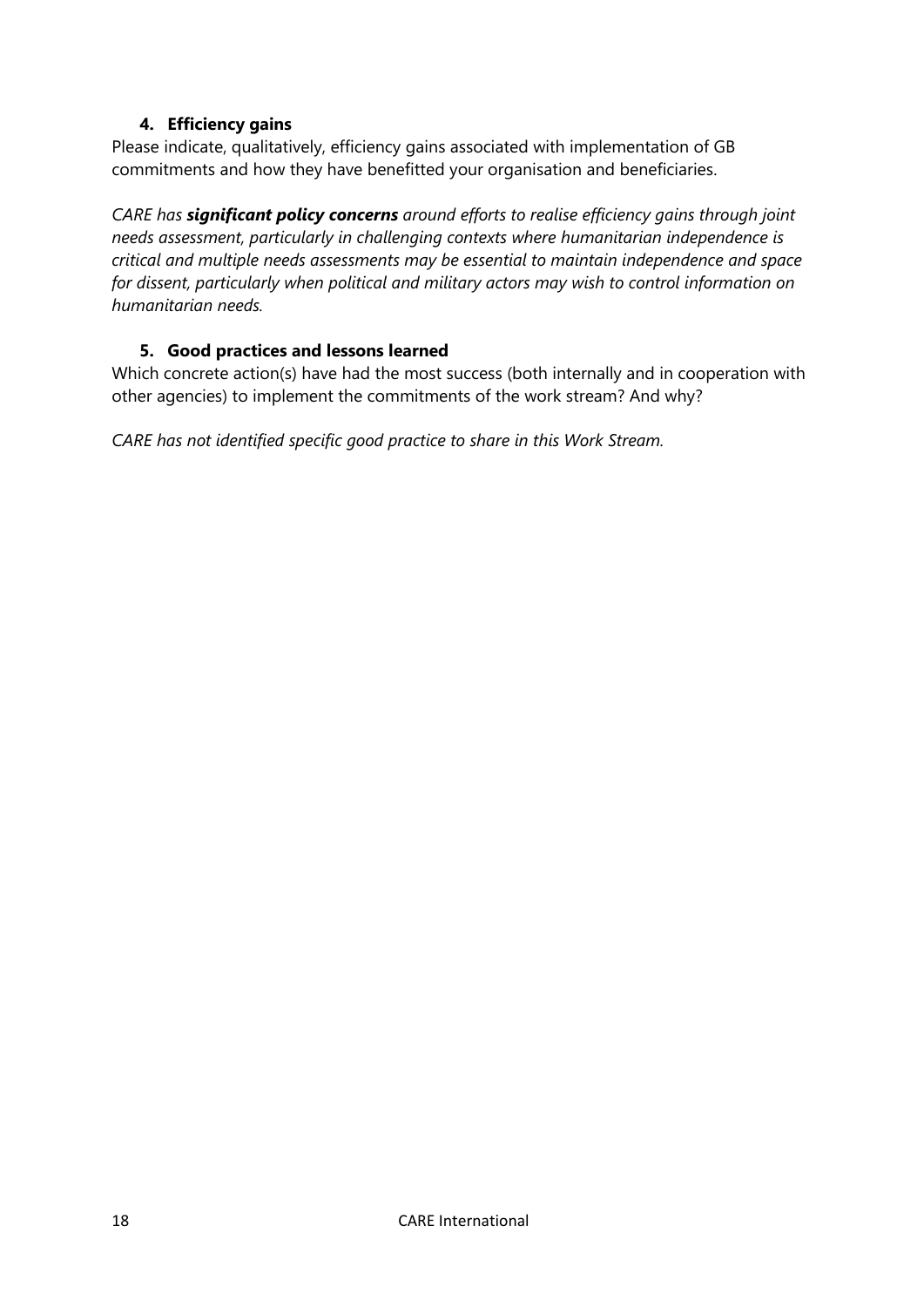# <span id="page-18-0"></span>**Work stream 6 – Participation Revolution**

*Aid organisations and donors commit to:*

- *1. Improve leadership and governance mechanisms at the level of the humanitarian country team and cluster/sector mechanisms to ensure engagement with and accountability to people and communities affected by crises.*
- *2. Develop common standards and a coordinated approach for community engagement and participation, with the emphasis on inclusion of the most vulnerable, supported by a common platform for sharing and analysing data to strengthen decision-making, transparency, accountability and limit duplication.*
- *3. Strengthen local dialogue and harness technologies to support more agile, transparent but appropriately secure feedback.*
- *4. Build systematic links between feedback and corrective action to adjust programming.*

*Donors commit to:*

- *5. Fund flexibly to facilitate programme adaptation in response to community feedback.*
- *6. Invest time and resources to fund these activities.*

*Aid organisations commit to:*

*7. Ensure that, by the end of 2017, all humanitarian response plans – and strategic monitoring of them - demonstrate analysis and consideration of inputs from affected communities.*

## **1. Baseline (only in year 1)**

<span id="page-18-1"></span>Where did your organisation stand on the work stream and its commitments when the Grand Bargain was signed?

*CARE has been actively involved in the development of the Core Humanitarian Standard on quality and accountability (CHS), is founding member of the CHS Alliance and at the signing of the Grand Bargain was commencing roll out. The CHS has been designed in such a way as to be verifiable.* 

## <span id="page-18-2"></span>**2. Progress to date**

Which concrete actions have you taken (both internally and in cooperation with other signatories) to implement the commitments of the work stream?

*CARE has been actively engaged in improving participation throughout 2017, particularly given our commitment to working with potentially vulnerable groups. CARE's programme strategy notes that Inclusive Governance is one of three core elements of the CARE Approach. For humanitarian programming in CARE this means especially the promotion of inclusiveness and accountability to the most vulnerable & marginalized groups. CARE promotes community*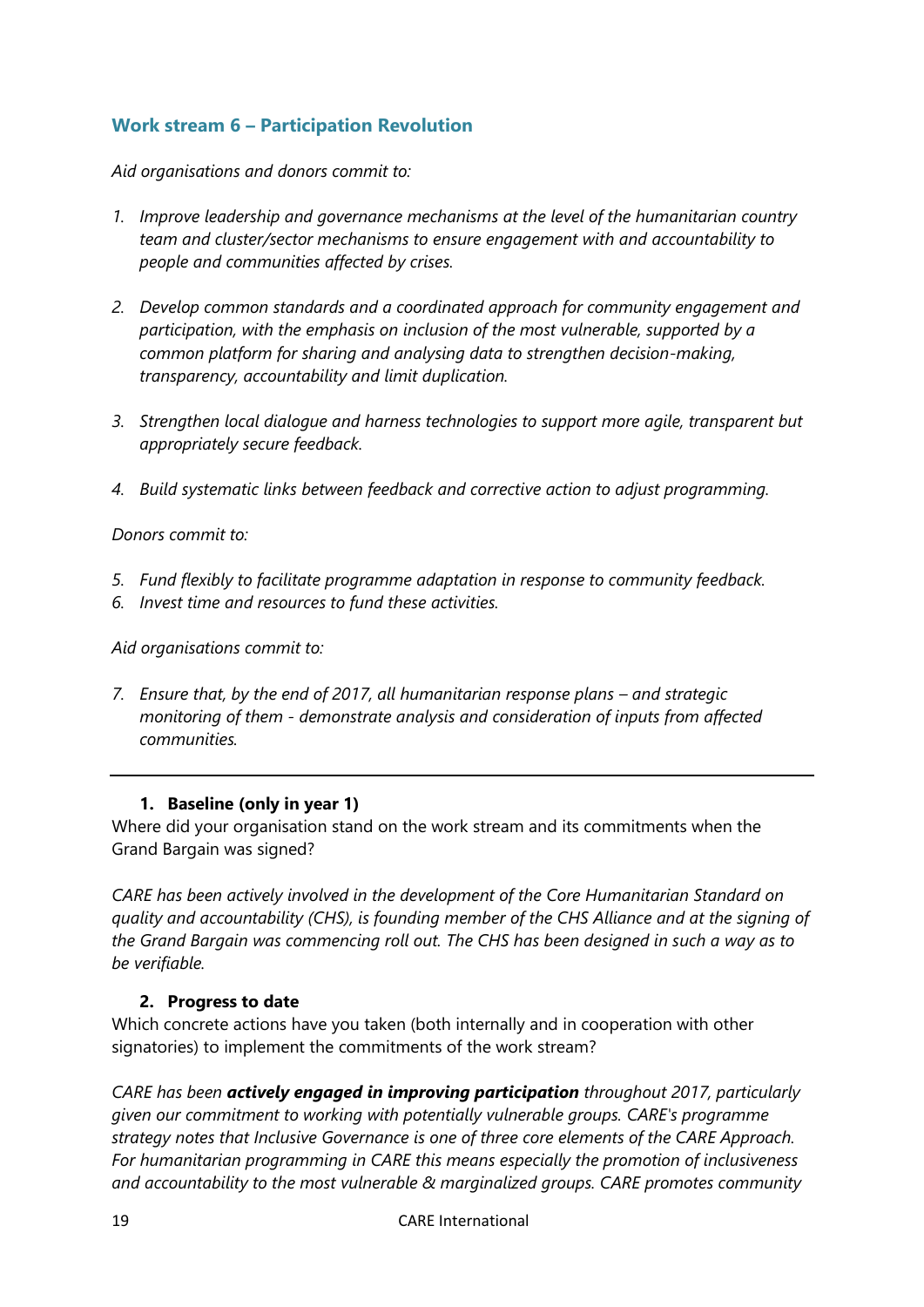*based contextual analysis in humanitarian programmes in order to support a higher influence by crisis affected people on the initiation and the orientation of humanitarian responses*

*CARE has continued to invest in implementing the Core Humanitarian Standard (CHS) against a documented Action Plan including the alignment of CARE's well established Humanitarian Accountability Framework and related Quality & Accountability guidance as well as Key Performance Indicators for all CARE members.*

*CARE Australia has led our work on disability in partnership with specialist agencies including CBM and Humanity and Inclusion (HI), using their tools around inclusion mainstreaming and empowerment and identifying links with our Gender in Emergencies work. We have also started an initial relationship with CBM who have supported us with review, from a disability perspective, of our emergency proposals.*

*Concrete examples of our work include community early warning systems in Niger with active participation of affected people in collection and analysis of data for trigger indicators and capacity/resilience assessments. Early warning also includes analysis of savings behaviour of Village Savings and Loan Associations (VSLAs) which provide information about the crisis coping mechanisms, particularly of women.*

*CARE India has experimented with Social Monitoring Committees in some of the crisis affected regions that can provide valuable analysis of vulnerability and specific needs, while CARE Haiti supports Local Civil Protection Committees (CLPC) and puts particular emphasis on the integration of inclusive governance mechanisms such as Social Audits and community coordination committees into its humanitarian programmes.* 

*In the policy space CARE has made sustained efforts, as part of our larger Humanitarian Advocacy Strategy, to ensure that we support affected women to engage effectively with policy spaces at both the national and global level. This includes a sustained effort around the Brussels Syria conference 2017 to get local Syrian women organisations engaged.*

*CARE Jordan has set up four Women Leaderships Council consisting of Syrian refugees, training them so they are able to speak for themselves in conversations with local and national authorities, UN agencies, NGOs and donors, rather than us speaking for them.*

*CARE also revised its PSEA policy in 2017, and introduced a 'CARE line' which can receive both attributed and anonymous reports for immediate action.* 

# <span id="page-19-0"></span>**3. Planned next steps**

What are the specific next steps which you plan to undertake to implement the commitments (with a focus on the next 2 years)?

*CARE will continue to be an active signatory of the Core Humanitarian Standard, and report against in particular [commitments 4 and 5.](https://corehumanitarianstandard.org/files/files/Core%20Humanitarian%20Standard%20-%20English.pdf) We will continue implementation of the improvement plan based on the findings from the CHS self-assessments*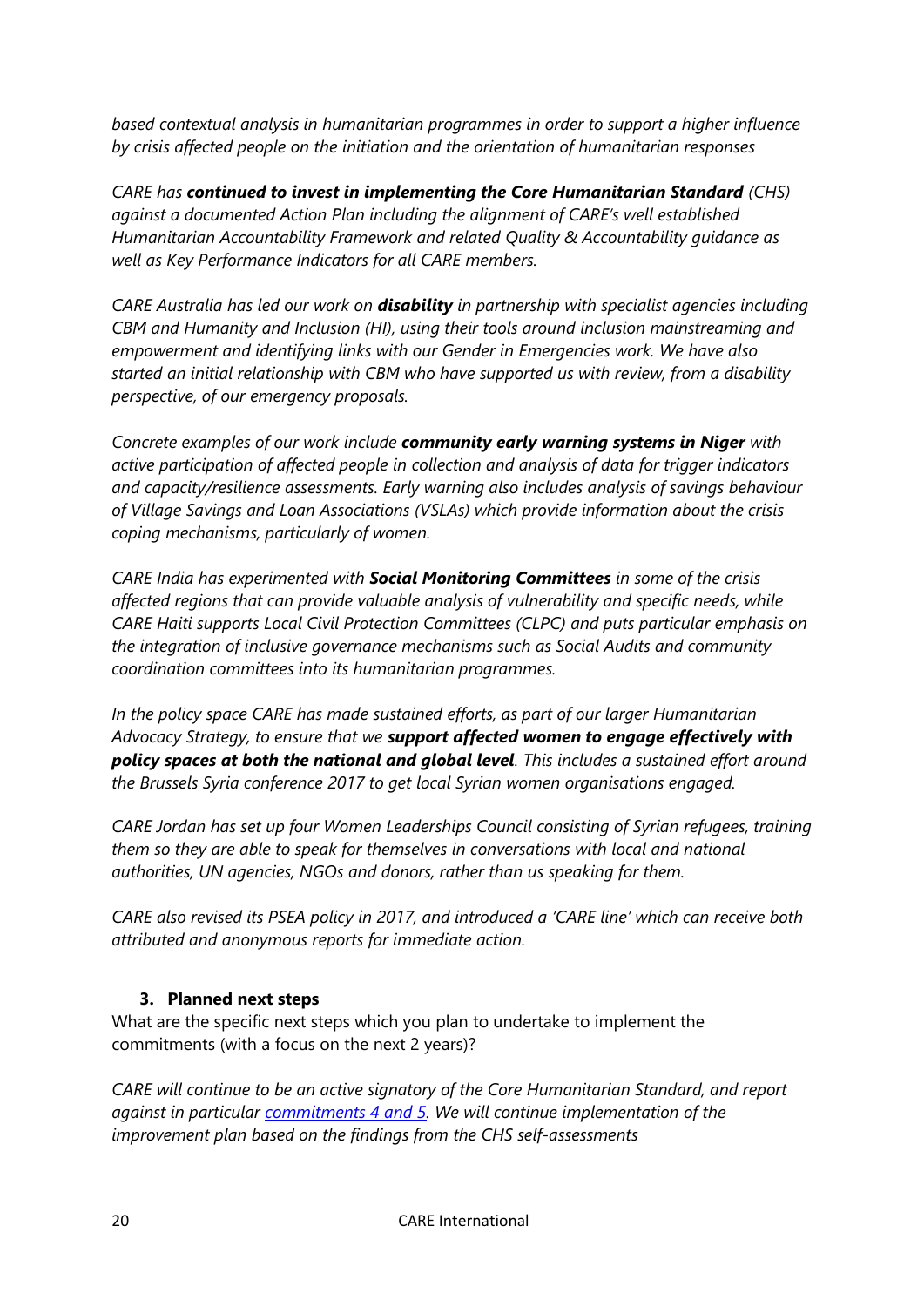*CARE, as a member of the SCHR, one of the co-conveners of the participation workstream, is committed to the effective inclusive of women and girls in humanitarian decisionmaking and will continue our engagement in the 'power and participation' dialogue through both our staff and partners. We continue to advocate affected women to lead and define their own response, rather than see them as objects of the humanitarian ecosystem, and endeavour to put this into practice in our own programs. In refugee response we will also continue to advocate that UNHCR recognise the demands of refugees that there should be 'nothing about us without us'* 

*We will aim in 2018 to strengthen our disability inclusion through forming strategic partnerships in-countries where we work, and probably looking at strategic consortia for key donor funding opportunities where there is a greater disability focus. We will consider a more strategic global engagement with HI to build on the number of country offices (including Nepal and Iraq) where there are already existing in-country relationships between HI and CARE. We hope to begin these conversations in 2018*

*CARE will also continue engagement with the IASC Task Team involved in the development of the IASC Guidelines on Inclusion of Persons with Disabilities in Humanitarian Action* 

# <span id="page-20-0"></span>**4. Efficiency gains**

Please indicate, qualitatively, efficiency gains associated with implementation of GB commitments and how they have benefitted your organisation and beneficiaries.

*Beyond the savings involved in subscribing to a global standard as opposed to developing our own, CARE does not anticipate additional efficiency gains from our accountability commitments – rather the benefits are realised in terms of more effective assistance.*

# <span id="page-20-1"></span>**5. Good practices and lessons learned**

Which concrete action(s) have had the most success (both internally and in cooperation with other signatories) to implement the commitments of the work stream? And why?

*Our OFDA-funded research project on Learning and Best Practices on Local Women's Participation in Protection Programming commenced in 2017 and is ongoing. This research examines the GBV, child protection, psychosocial services and protection information and advocacy sub-sectors, and will be available by July 2018.*

*CARE has developed a reflection paper on the interface between localisation and participation which will be published in early 2018.*

*CARE's routine After Action Reviews (AARs) and Rapid Accountability Reviews (RAR) are often conducted or facilitated by external evaluators (in CY 17: 10 out of 15 reviews of larger responses (Type 2 & 4)), and can be made available for specific learning.*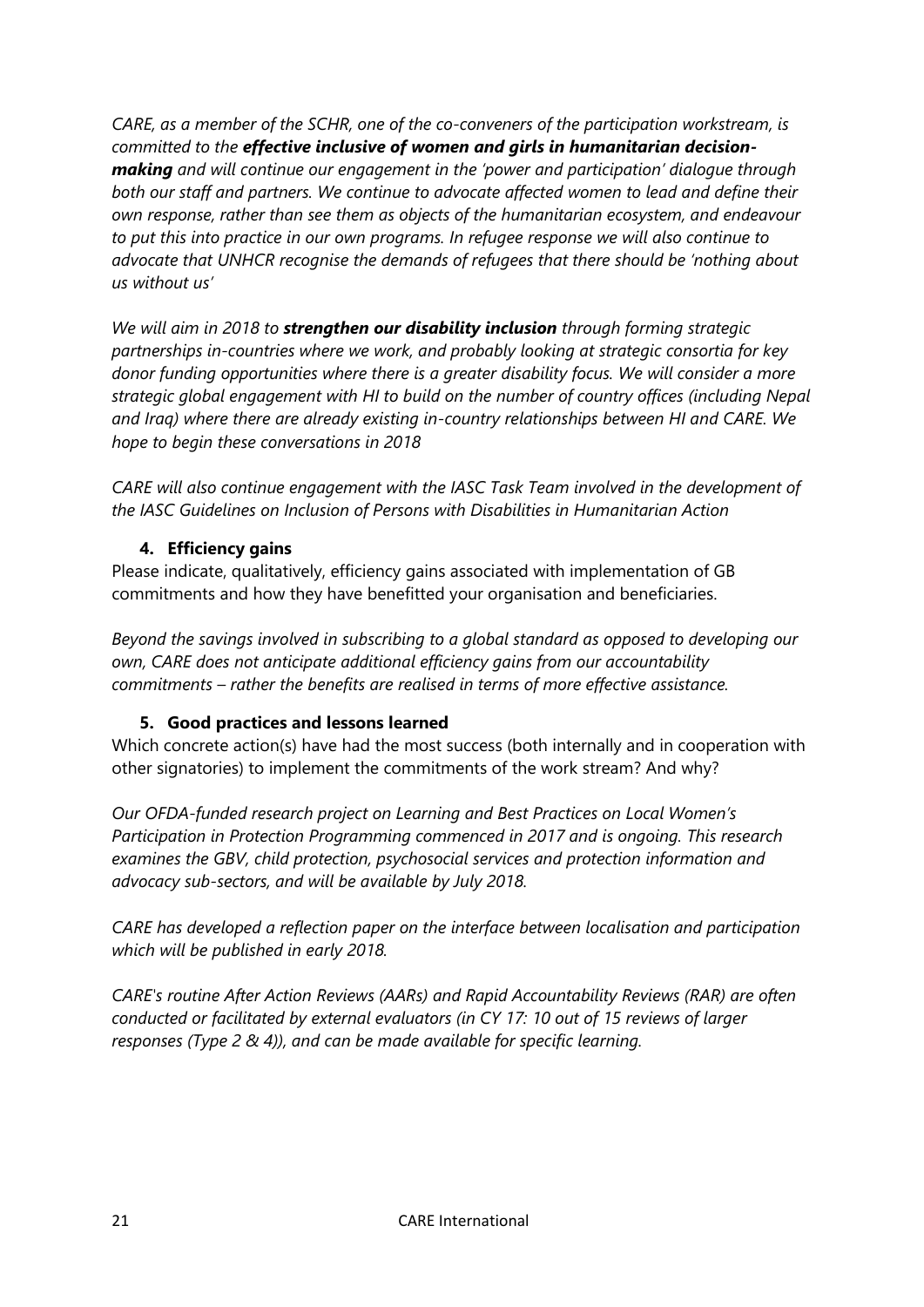# <span id="page-21-0"></span>**Work stream 7 - Multi-year planning and funding**

*Aid organisations and donors commit to:*

- *1. Increase multi-year, collaborative and flexible planning and multi-year funding instruments and document the impacts on programme efficiency and effectiveness, ensuring that recipients apply the same funding arrangements with their implementing partners.*
- *2. Support in at least five countries by the end of 2017 multi-year collaborative planning and response plans through multi-year funding and monitor and evaluate the outcomes of these responses.*
- *3. Strengthen existing coordination efforts to share analysis of needs and risks between the humanitarian and development sectors and to better align humanitarian and development planning tools and interventions while respecting the principles of both.*

**Multi-year planning and funding work stream co-conveners reporting request:** Please report the percentage and total value of multi-year agreements<sup>4</sup> you have provided (as a donor) or received and provided to humanitarian partners (as an agency) in 2017, and any earmarking conditions*.* <sup>5</sup> When reporting on efficiency gains, please try to provide quantitative examples.

## **1. Baseline (only in year 1)**

<span id="page-21-1"></span>Where did your organisation stand on the work stream and its commitments when the Grand Bargain was signed?

*CARE had no specific actions planned under the Multi-Year Planning and funding as we already had multi-year program planning in place within the framework of our [five-year](http://insights.careinternational.org.uk/publications/working-for-poverty-reduction-and-social-justice-the-care-2020-program-strategy)  [strategy](http://insights.careinternational.org.uk/publications/working-for-poverty-reduction-and-social-justice-the-care-2020-program-strategy)*

## <span id="page-21-2"></span>**2. Progress to date**

Which concrete actions have you taken (both internally and in cooperation with other signatories) to implement the commitments of the work stream?

*In 2017 CARE was actively engaged in policy work on the multi-year Planning workstream. We contributed to the VOICE Grand Bargain Task Force papers on [Multi-Year](https://www.google.ch/search?q=VOICE+multi+year+funding&rlz=1C1GCEA_enCH759FR759&oq=VOICE+multi+year+funding&aqs=chrome..69i57.3870j0j4&sourceid=chrome&ie=UTF-8)  [Funding](https://www.google.ch/search?q=VOICE+multi+year+funding&rlz=1C1GCEA_enCH759FR759&oq=VOICE+multi+year+funding&aqs=chrome..69i57.3870j0j4&sourceid=chrome&ie=UTF-8) and Planning and Localisation.* 

*CARE engaged with the EU's new initiative on a modern Multiannual Financial Framework, including by co-developing CONCORD's position '*[Making the case for strong EU Development](https://concordeurope.org/2017/12/07/multiannual-financial-framework-making-case-strong-eu-development-cooperation-budget/)  [cooperation budget in the next Multiannual Financial Framework](https://concordeurope.org/2017/12/07/multiannual-financial-framework-making-case-strong-eu-development-cooperation-budget/)' *and* VOICE position '[Post](https://ngovoice.org/news/the-number-of-people-in-need-is-increasing-so-should-be-the-eu-long-term-budget-for-humanitarian-aid)  [2020 Multiannual Financial Framework, What EU humanitarian aid needs and why](https://ngovoice.org/news/the-number-of-people-in-need-is-increasing-so-should-be-the-eu-long-term-budget-for-humanitarian-aid)' *in addition to being a signatory to the joint letter of VOICE, CONCORD, EPLO and HRDN on the* 

1

<sup>4</sup> Multiyear funding is funding provided for two or more years based on a firm commitment at the outset

<sup>&</sup>lt;sup>5</sup> For the Grand Bargain definitions of earmarking, please see Annex I. Earmarking modalities, as contained with the final agreement, available [here.](https://interagencystandingcommittee.org/grand-bargain-hosted-iasc/documents/grand-bargain-shared-commitment-better-serve-people-need)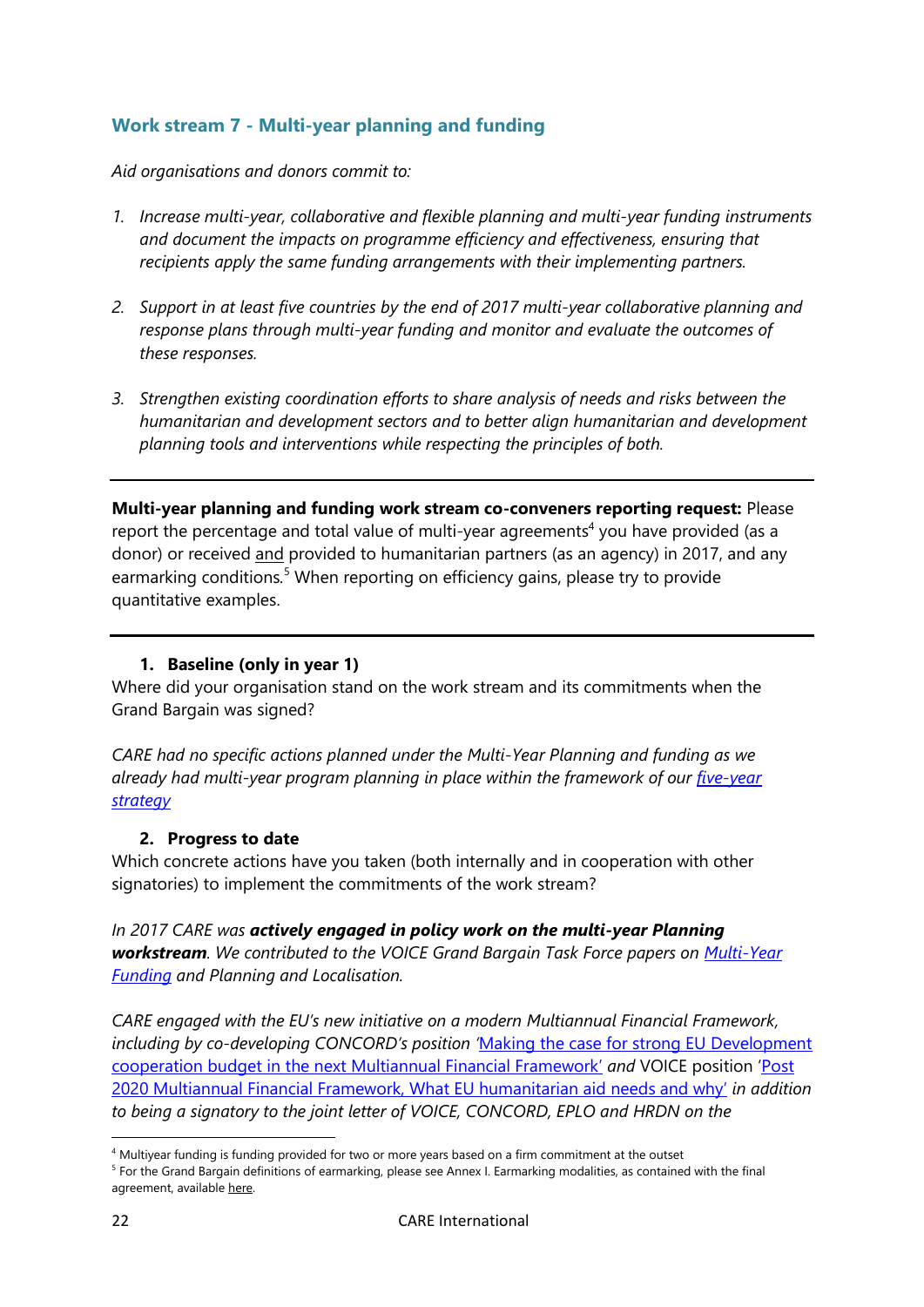*Multiannual Financial Framework 2021.These papers as well as the CARE contribution to VOICE Out Loud on the humanitarian-development nexus, all make the case for multi-annual funding in protracted crises. This came on top of policy conversations and briefings with ECHO and EU Member States.*

*CARE Jordan also made a strong case for multi-annual funding in protracted crises in its position on the humanitarian-development nexus, which builds on successful programming work with refugees and local communities in community centres with a comprehensive protection lens.*

*At both a country level and globally CARE engaged with the Comprehensive Refugee Response Framework (CRRF), a key structure for more strategic multi-year response. In Ethiopia CARE helped design and is contributing to a position (filled by an international staff since late 2017) who sits on the Ethiopian CRRF Secretariat. She is seconded to Office of the Prime Minister but reports to the INGO humanitarian coordination group.*

*Due to the multiple systems across our confederation and the requirement to create suitable flags across our 409 humanitarian projects, CARE remains unable to report the percentage and total value of multi-year agreements.* 

## <span id="page-22-0"></span>**3. Planned next steps**

What are the specific next steps which you plan to undertake to implement the commitments (with a focus on the next 2 years)?

*CARE will continue to work with our donors to secure additional longer term funding for specific projects in alignment with our multi-year programs.* 

# <span id="page-22-1"></span>**4. Efficiency gains**

Please indicate, qualitatively, efficiency gains associated with implementation of GB commitments and how they have benefitted your organisation and beneficiaries.

<span id="page-22-2"></span>*Nothing to report.*

## **5. Good practice and lessons learned**

Which concrete action(s) have had the most success (both internally and in cooperation with other signatories) to implement the commitments of the work stream? And why?

*Nothing to report.*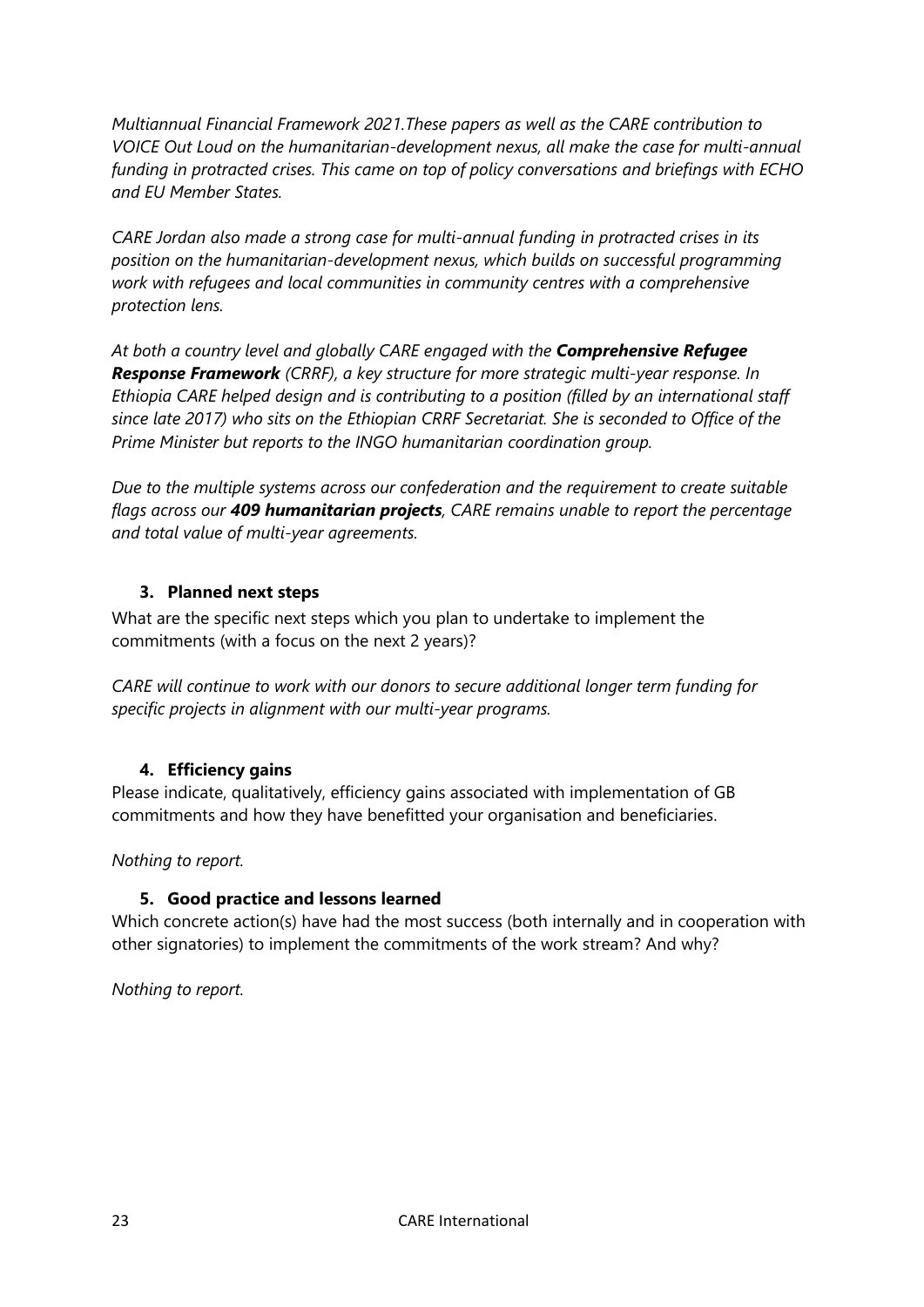# <span id="page-23-0"></span>**Work stream 8 - Earmarking/flexibility**

*Aid organisations and donors commit to:*

- *1. Jointly determine, on an annual basis, the most effective and efficient way of reporting on unearmarked and softly earmarked funding and to initiate this reporting by the end of 2017.*
- *2. Reduce the degree of earmarking of funds contributed by governments and regional groups who currently provide low levels of flexible finance. Aid organisations in turn commit to do the same with their funding when channelling it through partners.*

*Aid organisations commit to:*

- *3. Be transparent and regularly share information with donors outlining the criteria for how core and unearmarked funding is allocated (for example, urgent needs, emergency preparedness, forgotten contexts, improved management)*
- *4. Increase the visibility of unearmarked and softly earmarked funding, thereby recognising the contribution made by donors.*

*Donors commit to:*

*5. Progressively reduce the earmarking of their humanitarian contributions. The aim is to aspire to achieve a global target of 30 per cent of humanitarian contributions that is non earmarked or softly earmarked by 2020<sup>6</sup> .*

**Earmarking/flexibility work stream co-conveners reporting request:** Please specify if possible the percentages of 2017 vs 2016 of:

- Unearmarked contributions (given/received)
- Softly earmarked contributions (given/received)
- Country earmarked contributions (given/received)
- Tightly earmarked contributions (given/received)

## **1. Baseline (only in year 1)**

<span id="page-23-1"></span>Where did your organisation stand on the work stream and its commitments when the Grand Bargain was signed?

*At the time of signing CARE already minimised earmarking of directly raised funding provided to humanitarian response, and uses such un-earmarked funding to cover costs restricted by the earmarking of our institutional donors.*

**.** 

<sup>6</sup> For the Grand Bargain definitions of earmarking, please see Annex I. Earmarking modalities, as contained with the final agreement, available [here.](https://interagencystandingcommittee.org/grand-bargain-hosted-iasc/documents/grand-bargain-shared-commitment-better-serve-people-need)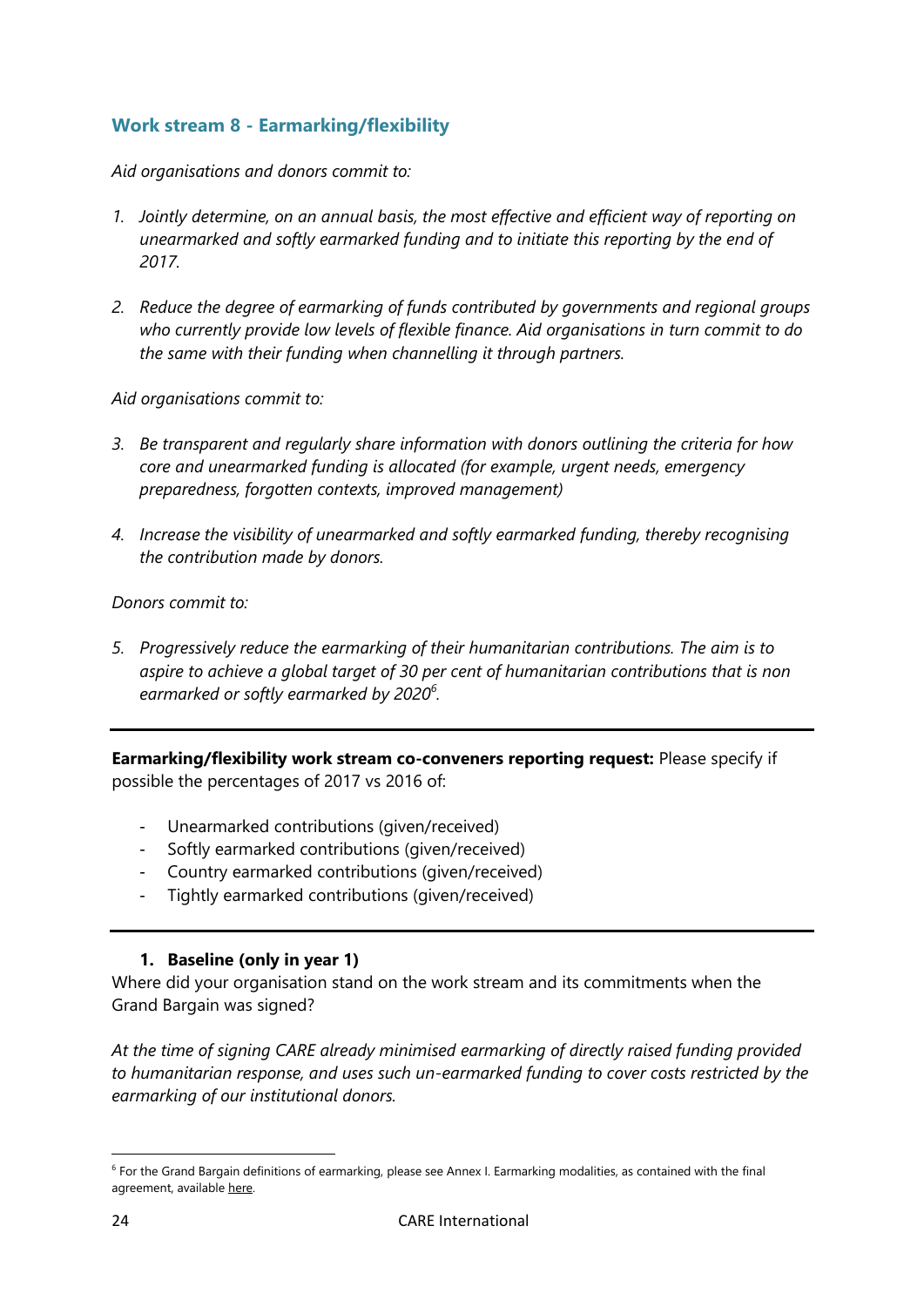## **2. Progress to date**

<span id="page-24-0"></span>Which concrete actions have you taken (both internally and in cooperation with other signatories) to implement the commitments of the work stream?

*In 2017 CARE took advantage of donors of longer term programmes that allow for the inclusion of crisis modifiers e.g. in Food and Livelihood Security programmes in Haiti and Ethiopia for budget reallocations to humanitarian assistance. CARE's current system does not have the capacity to report on the level of earmarking across our 409 humanitarian projects.*

## <span id="page-24-1"></span>**3. Planned next steps**

What are the specific next steps which you plan to undertake to implement the commitments (with a focus on the next 2 years)?

<span id="page-24-2"></span>*CARE has no specific planned next steps on this work stream*

## **4. Efficiency gains**

Please indicate, qualitatively, efficiency gains associated with implementation of GB commitments and how they have benefitted your organisation and beneficiaries.

<span id="page-24-3"></span>*Nothing to report.*

## **5. Good practices and lessons learned**

Which concrete action(s) have had the most success (both internally and in cooperation with other signatories) to implement the commitments of the work stream? And why?

*One notable challenge is that for flexibility to apply donors usually require robust data for specific trigger indicators which are almost exclusively technical /sectoral and therefore difficult for communities and local partners to provide. Context specific, qualitative indicators are rarely accepted as trigger indicators. Furthermore still too few donors and funding mechanisms do allow for such flexibility across the humanitarian / development divide (e.g. between EuroAid and ECHO funding, USAID and OFDA etc.). Therefore we are also advocating increasingly for context-specific crisis modifiers in both humanitarian and development funding, for example in CARE's position '[A common vision, a shared mission: CARE Reflections and recommendations](https://www.care-international.org/files/files/201709%20ECHO%20position%20publisher%20version%20final.pdf)  [on EU humanitarian aid and partnership'](https://www.care-international.org/files/files/201709%20ECHO%20position%20publisher%20version%20final.pdf).*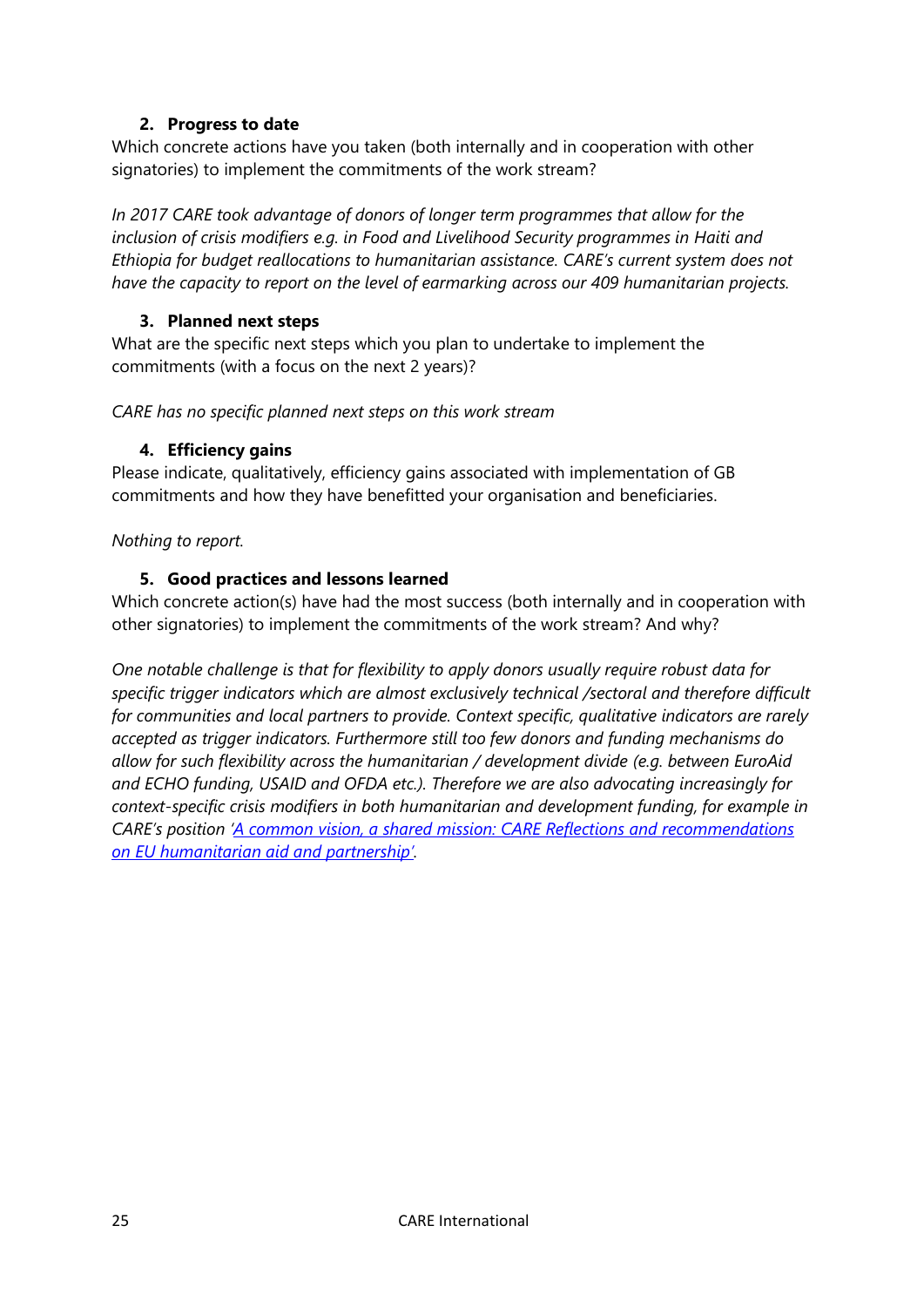# <span id="page-25-0"></span>**Work stream 9 – Reporting requirements**

*Aid organisations and donors commit to:*

- *1. Simplify and harmonise reporting requirements by the end of 2018 by reducing its volume, jointly deciding on common terminology, identifying core requirements and developing a common report structure.*
- *2. Invest in technology and reporting systems to enable better access to information.*
- *3. Enhance the quality of reporting to better capture results, enable learning and increase the efficiency of reporting.*

## **1. Baseline (only in year 1)**

<span id="page-25-1"></span>Where did your organisation stand on the work stream and its commitments when the Grand Bargain was signed?

*At the time of signing CARE had provided funding and leadership support to the ICVA-led less Paper More Aid initiative to advocate to donors to streamline and standardise reporting requirements based on compelling evidence-based research on the impacts of excessive reporting requirements*.

*Moreover, CARE is one of the leading members of the VOICE FPA Watch Group, in which both the reporting burden and donor harmonisation are key elements of a standing work agenda with ECHO.*

## <span id="page-25-2"></span>**2. Progress to date**

Which concrete actions have you taken (both internally and in cooperation with other signatories) to implement the commitments of the work stream?

*CARE has agreed to engage with the Germany/ICVA led reporting pilot of the 8+3 templates in Iraq, Somalia and Myanmar.* 

#### <span id="page-25-3"></span>**3. Planned next steps**

What are the specific next steps which you plan to undertake to implement the commitments (with a focus on the next 2 years)?

*CARE expects to report using the new 8+3 template in pilot locations, and will actively engage and feed back to donors and the workstream co-leads over 2018*

## <span id="page-25-4"></span>**4. Efficiency gains**

Please indicate, qualitatively, efficiency gains associated with implementation of GB commitments and how they have benefitted your organisation and beneficiaries.

*CARE expects considerable efficiency gains from this workstream. In particular, we hope to be able to accurately quantify these savings on a case study level as they can be converted into*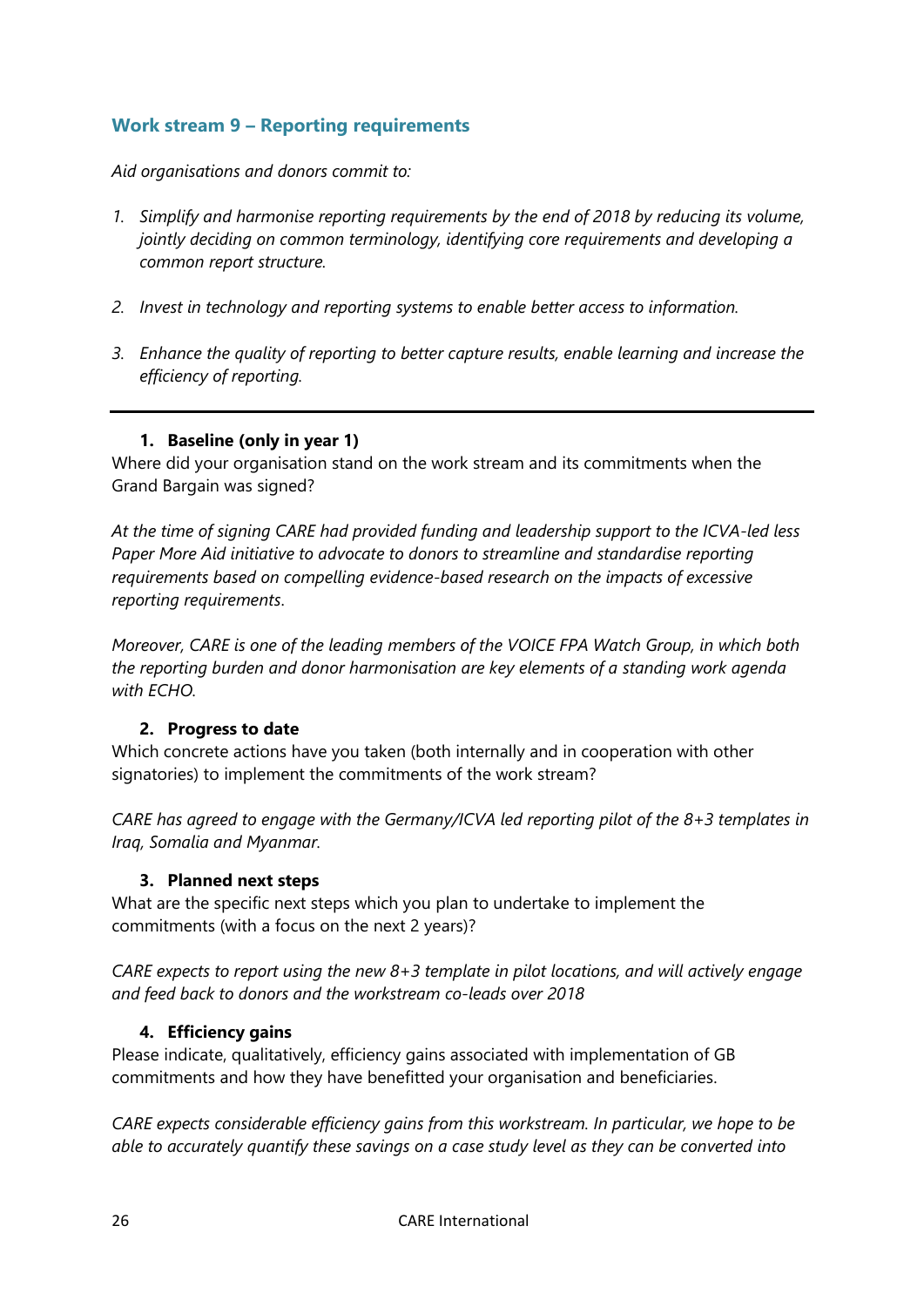*staff time and financial cost. However, with the pilot still in the early stages these are not yet being realised.* 

# <span id="page-26-0"></span>**5. Good practices and lessons learned**

Which concrete action(s) have had the most success (both internally and in cooperation with other signatories) to implement the commitments of the work stream? And why?

*Nothing to report*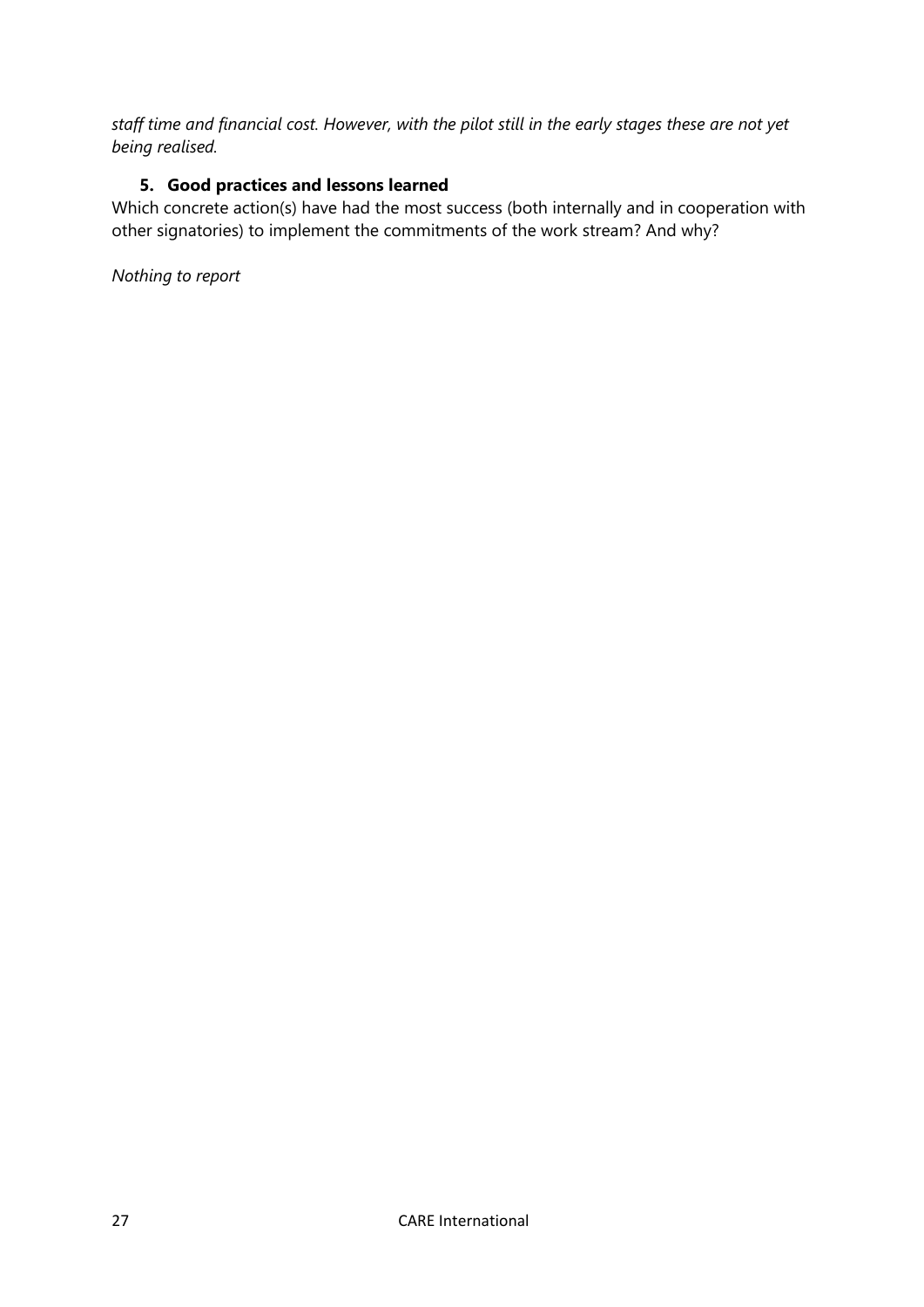## <span id="page-27-0"></span>**Work stream 10 – Humanitarian – Development engagement**

*Aid organisations and donors commit to:*

- *1. Use existing resources and capabilities better to shrink humanitarian needs over the long term with the view of contributing to the outcomes of the Sustainable Development Goals. Significantly increase prevention, mitigation and preparedness for early action to anticipate and secure resources for recovery. This will need to be the focus not only of aid organisations and donors but also of national governments at all levels, civil society, and the private sector.*
- *2. Invest in durable solutions for refugees, internally displaced people and sustainable support to migrants, returnees and host/receiving communities, as well as for other situations of recurring vulnerabilities.*
- *3. Increase social protection programmes and strengthen national and local systems and coping mechanisms in order to build resilience in fragile contexts.*
- *4. Perform joint multi-hazard risk and vulnerability analysis, and multi-year planning where feasible and relevant, with national, regional and local coordination in order to achieve a shared vision for outcomes. Such a shared vision for outcomes will be developed on the basis of shared risk analysis between humanitarian, development, stabilisation and peacebuilding communities.*
- *5. Galvanise new partnerships that bring additional capabilities and resources to crisis affected states through Multilateral Development Banks within their mandate and foster innovative partnerships with the private sector.*

**Humanitarian-Development engagement work stream co-conveners reporting request:** What has your organisation done to operationalise the humanitarian-development nexus at country level?"

## **1. Baseline (only in year 1)**

<span id="page-27-1"></span>Where did your organisation stand on the work stream and its commitments when the Grand Bargain was signed?

*CARE had no specific actions planned under the Humanitarian - Development engagement work stream. As a Multi-Mandated organisation working in both the development and humanitarian sectors we already integrated significant elements of preparedness and resilience programming into our overall development program, and ensure that when we implement a humanitarian response it enhances and builds upon our development programs where they are in place. We were also looking at our partnerships with government and local organizations as a way to bridge the gap between the humanitarian and development work.*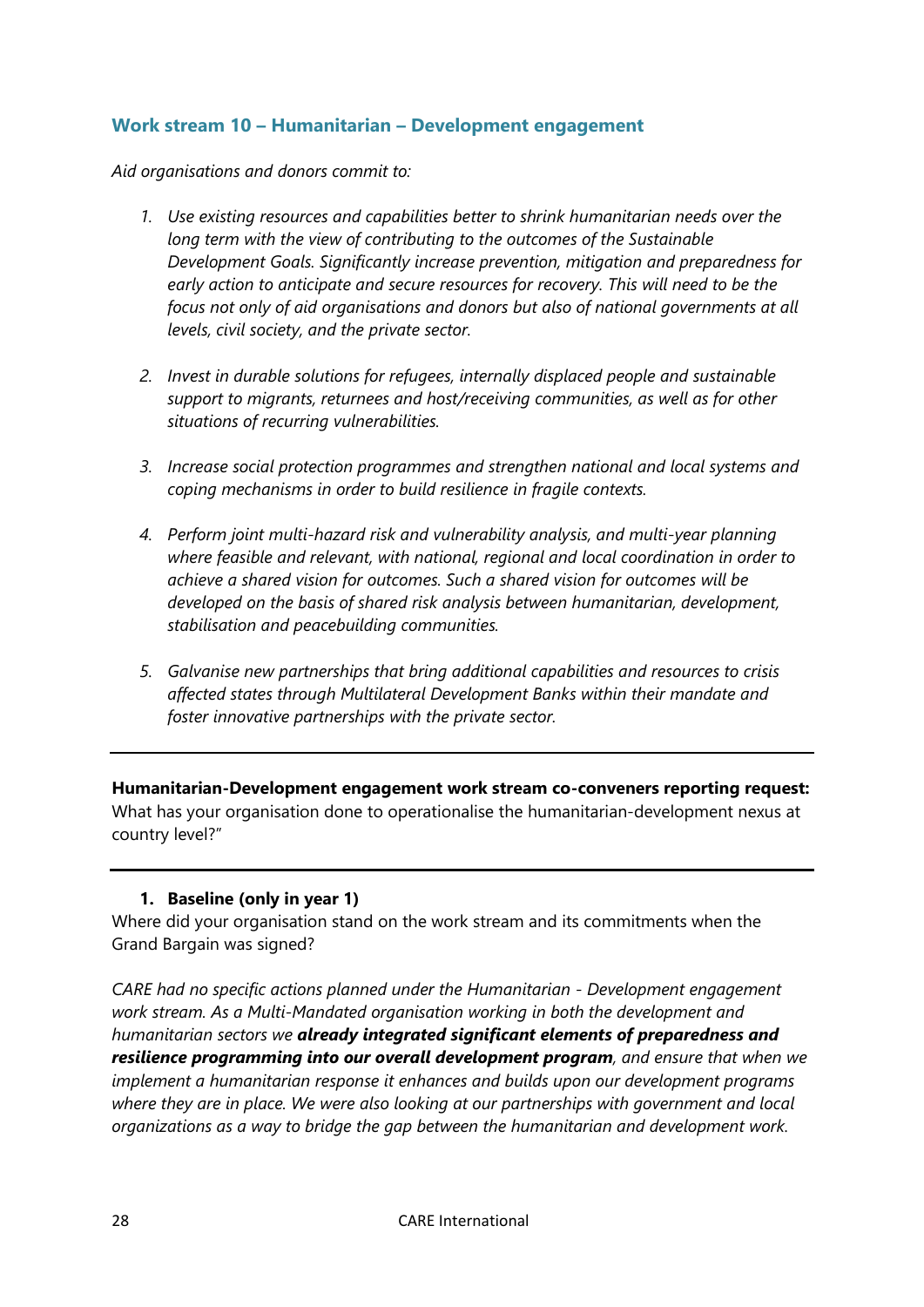## **2. Progress to date**

<span id="page-28-0"></span>Which concrete actions have you taken (both internally and in cooperation with other signatories) to implement the commitments of the work stream?

*In 2017 CARE substantially increased its engagement in the Humanitarian-Development Nexus at the global level, partly due to a concern that NGO engagement to mid-2017 was focused disproportionately on the potential risks of linking humanitarian and development work to principled humanitarian response.*

*By late 2017 CARE had commenced discussions with our country teams to create case studies of successful nexus programming on the ground. Key elements emerging included the importance of definitions to understanding where Nexus programming would be appropriate and possible with minimal risk to Principles. In particular our work to date has highlighted the criticality of recognising that while different approaches to development (such as national-level top down development of the kind the World Bank or UNDP does vs community-based bottom approaches preferred by many NGOs) are equally valid, they do pose different risks to principles and this needs to be considered when engaging in order to realise the substantial potential benefits. Another key element emerging is the need for flexible multi-year funding that can be switched between humanitarian and development programming. This has been a particular challenge during the recent emergency in Myanmar.*

*At country level CARE continued to deliver Nexus programs in practice. In 2017 CARE Ethiopia transferred Social Analysis & Action approaches from its development (SRH, programmes to its humanitarian programmes especially for challenging and transforming positively gender and social norms in favour of women's empowerment (linked to VSLA/VESA) starting already during early recovery phases.* 

*Most of our partners are development agencies drawn into humanitarian work by their context, as most of the communities they engage with (or are part of) naturally move in and out of crisis. This provides a compelling internal case to put increased emphasis on DRR/CAA and resilience, and ensure that our programs are responsive to shifts between humanitarian and developmental programs.* 

*In Vanuatu CARE and partners included public investment and support for Community Disaster and Climate Change Committees (CDCCCs) actions, gender balanced CDCCC, Social Analysis & Action (related to GBV) and robust SADD collection. When a Cat 5 Cyclone (Pam) hit the islands in 2015 participating communities did not only show a higher level of preparedness (80% of recommended preparedness actions vs 5% in communities not participating) but also a much more efficient response (85% vs 20% of recommended actions), care and protection for vulnerable groups, less damage on productive assets and household items, faster and more equal recovery, and less emotional trauma. Another significant outcome was the significant public leadership by women throughout all phases of the crisis and the response.*

*As noted elsewhere in this report, CARE also engaged substantially in the CRRF processes both in pilot countries and globally.*